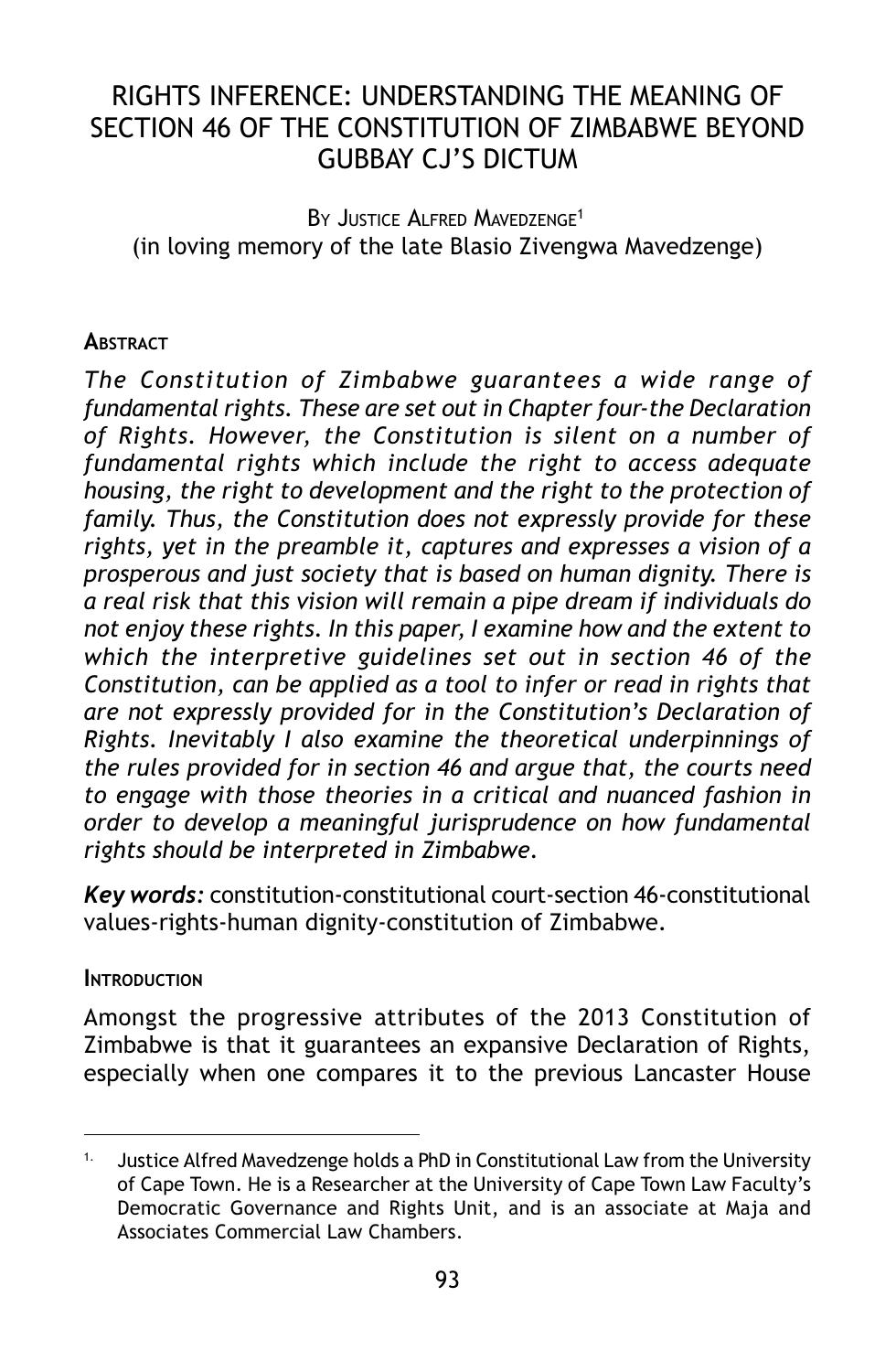Constitution of 1979 and to Constitutions of other jurisdictions.2 Yet, it is also true that the Constitution of Zimbabwe does not expressly guarantee certain rights that are very important, especially for the socio-economic well-being of individuals and groups. Such rights include the right of every person to access adequate housing<sup>3</sup>, the right to development<sup>4</sup> and the right to the protection of family.<sup>5</sup>

Some may argue that if the Constitution does not expressly guarantee these rights, then there is no need for courts to bother about their enforcement.<sup>6</sup> This is a misplaced argument. There is more to constitutional interpretation than just the words that are written in the Constitution. Usually constitutions are meant to capture and express a broad vision of a society. They rarely provide adequate details on how that vision should be achieved.<sup>7</sup> The courts, government agencies and everyone seized with constitutional interpretation, must then interpret the Constitution in a manner that promotes the realisation of the stated goal or vision.

There can never be any reasonable doubt that, through the 2013 Constitution the people of Zimbabwe aspire to establish for themselves a *"just and prosperous nation"*<sup>8</sup> that is founded on *"recognition of inherent dignity and worth of each human being*"9 as well as "*the equality of all human beings*."10 That aspiration cannot be achieved if individuals and communities cannot enjoy such rights as the right to development, the right to access adequate housing and the right

<sup>&</sup>lt;sup>2.</sup> Such as the Constitution of Zambia and the Constitution of Botswana

<sup>&</sup>lt;sup>3.</sup> The Constitution expressly provides for the right to shelter for children in section 81 (1) (f).

<sup>4.</sup> See art 1 and article 2 of the United Nations General Assembly, *Declaration on the Right to Development: Resolution / adopted by the General Assembly*, 4 December 1986, A/RES/41/128. Also see Arjun Sengupta "Right to Development as a Human Right" in 2001 Vol. 36, No. 27 *Economic and Political Weekly*

<sup>&</sup>lt;sup>5.</sup> See art 18 of the African Charter on Human and Peoples' Rights and for a discussion of what this right entails see United Nations Human Rights Committee "Report on protection of the family: contribution of the family to the realization of the right to an adequate standard of living for its members, particularly through its role in poverty eradication and achieving sustainable development (A/HRC/31/37)"

<sup>&</sup>lt;sup>6.</sup> This may be the view of those who argue in favour of a strict literal interpretation  $\frac{7}{1}$ . Lain Currie and Johan De Waal make similar observation in The Bill of Bights

Iain Currie and Johan De Waal make similar observation in The Bill of Rights Handbook 6th ed, *Juta and Company* 2013 at p. 135 and 136

<sup>&</sup>lt;sup>8.</sup> See preamble of the Constitution of Zimbabwe, 2013<br><sup>9.</sup> See section 3.(1) (e) of the Constitution of Zimbabwe

See section 3 (1) (e) of the Constitution of Zimbabwe, 2013

<sup>&</sup>lt;sup>10.</sup> See section 3 (1) (f) of the Constitution of Zimbabwe, 2013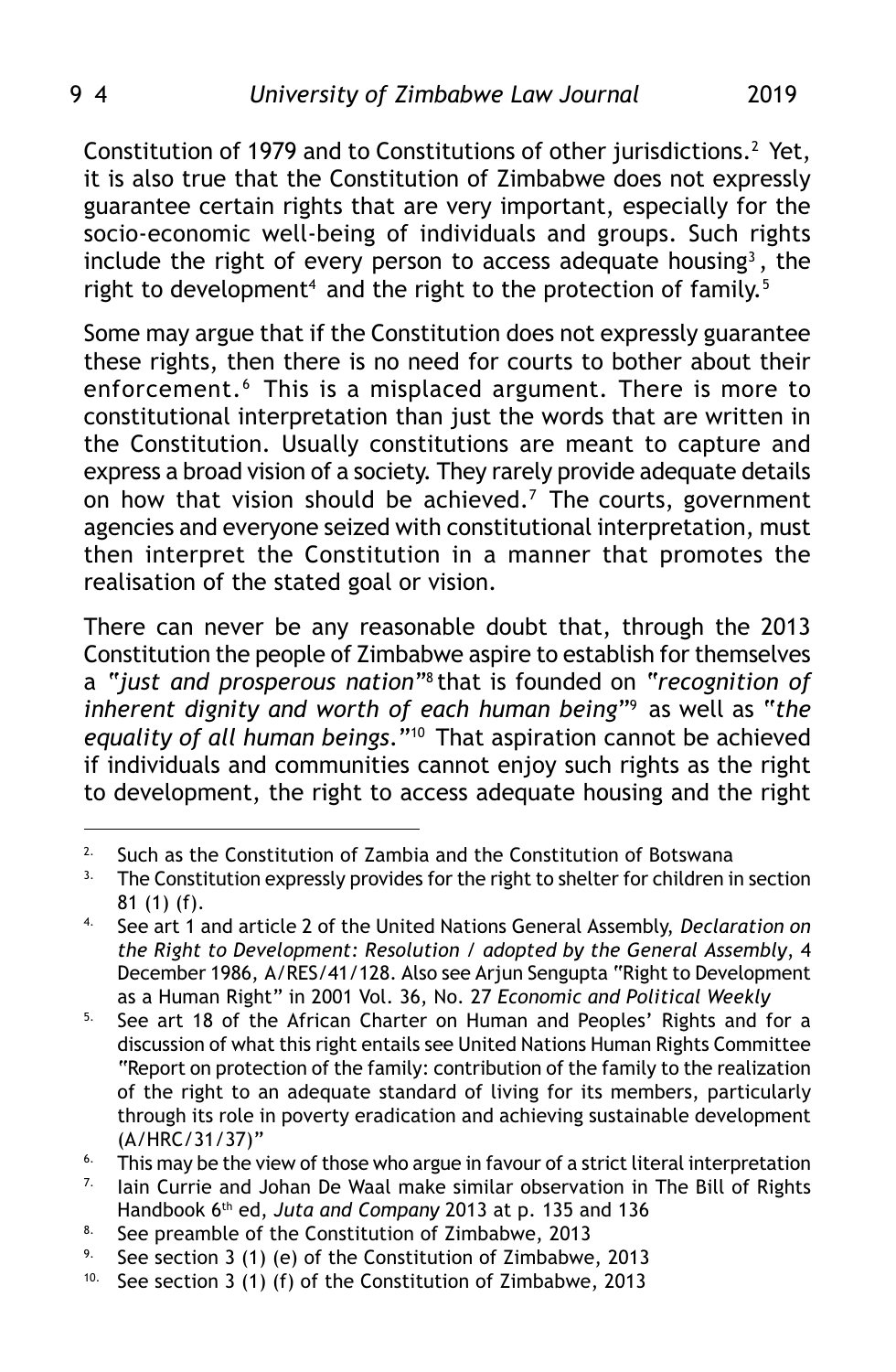to the protection of family. The Committee on Economic, Social and Cultural Rights (CESCR) has interpreted the right to adequate housing as the *"right to live somewhere in peace, security and dignity*"11 , thereby underscoring the inseparability of this right from the vision of establishing a society based on respect for human dignity.12 The same can be said with respect to the right to the protection of family<sup>13</sup> and the right to development.<sup>14</sup>

Clearly these rights are so important that they cannot be ignored, if Zimbabwean courts are to interpret the Declaration of Rights in a manner which realises the vision captured in this Constitution. In this paper, I do not address how these particular rights can be read into the Zimbabwean Declaration of Rights. I have done so elsewhere.<sup>15</sup> The question that I grapple with is whether and to what extent does section 46 of the Constitution of Zimbabwe require courts to infer rights that are not expressly provided for in the Declaration of Rights?

I take the position that, as a general rule, section 46 of the Constitution requires courts to adopt a broad approach to interpretation of fundamental rights. I acknowledge that this has already been pointed out by the Constitutional Court of Zimbabwe-albeit in passing.<sup>16</sup> Thus, apart from just mentioning it and regurgitating Gubbay CJ's *dictum* in a 1994 case of *Rattigan* v *Chief Immigration Officer*<sup>17</sup> , the Constitutional Court has not engaged on this subject in a deeper and nuanced fashion. For instance in *Madzimbamuto v Registrar General*, Ziyambi JA simply said:

The approach to interpretation of a constitutional right has been laid down in many decisions of the predecessor of this Court. Thus in Rattigan & Ors v Chief Immigration Officer & Ors 1994

- 14. Supra note 3
- 15. Supra note 11

<sup>11.</sup> See UN Committee on Economic, Social and Cultural Rights (CESCR), *General Comment No. 4: The Right to Adequate Housing (Art. 11 (1) of the Covenant)*, 13 December 1991 at para 7

<sup>12.</sup> See Justice Alfred Mavedzenge PhD thesis "An analysis of how Zimbabwe's international legal obligation to achieve the realisation of the right of access to adequate housing, can be enforced in domestic courts as a constitutional right, notwithstanding the absence of a specific constitutional right of every person to have access to adequate housing" *University of Cape Town*, 2018

<sup>13.</sup> Supra note 4

<sup>16.</sup> See *Mawere v Registrar General* (2015) ZWCC 04 at para 20 and *Madzimbamuto v Registrar General* [2014] ZWCC 5 at 5–6

<sup>17.</sup> 1994 (2) ZLR 54 (S) at 57 F–H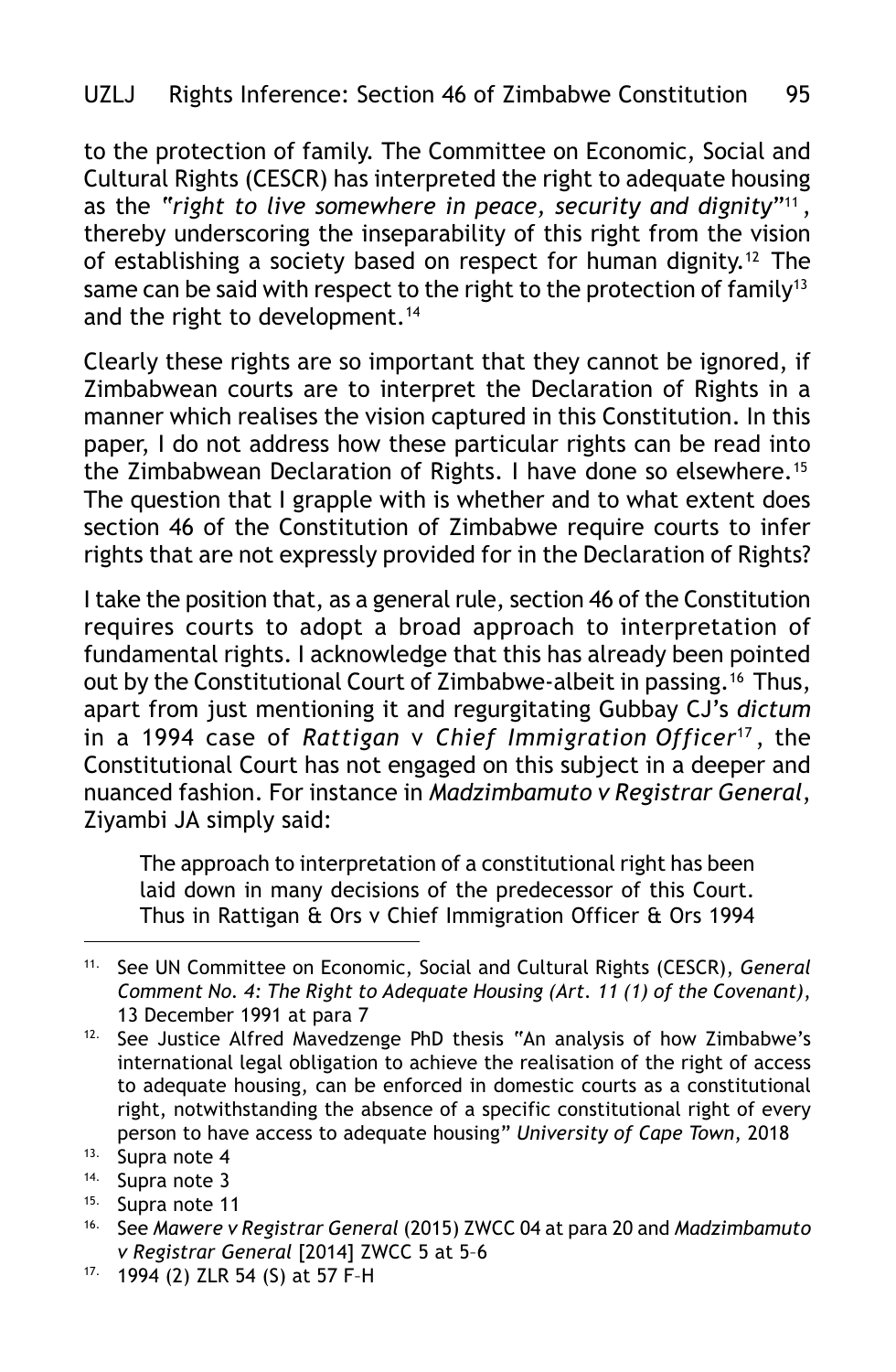(2) ZLR 54 (S) at 57 F-H the Court held: "This Court has on several occasions in the past pronounced upon the proper approach to constitutional construction embodying fundamental rights and protections. What is to be avoided is the imparting of a narrow, artificial, rigid and pedantic interpretation; to be preferred is one which serves the interest of the Constitution and best carries out its objects and promotes its purpose. All relevant provisions are to be considered as a whole and where rights and freedoms are conferred on persons, derogations therefrom, as far as the language permits, should be narrowly or strictly construed.18

After citing the above *dictum*, the learned Ziyambi JA went straight to conclude and give an order without providing any meaningful analysis of what this *dictum* entails, as if the *dictum* is self-explanatory. The rest of the bench concurred with this judgment. The Court took a similar approach in *Mawere* v *Registrar General*<sup>19</sup> , where Garwe JA (with concurrence of the entire bench) cited Gubbay's *dictum* and a couple of other remarks by judges from other jurisdictions, but did not engage with this *dictum* to provide any nuanced interpretation of section 46 of the Constitution.

Therefore, beyond Gubbay CJ's *dictum*, there is not yet any meaningful jurisprudence that has been developed on the practical implications of section 46, especially when interpreting constitutional rights. There is therefore a gap in the Zimbabwean jurisprudence on this subject. Through this paper, I hope to make a contribution towards addressing this gap.

The centre piece of my argument is that section 46 of the Constitution is an expression of the following doctrinal theories of constitutional interpretation: rights interdependence and indivisibility; the doctrine of the 'living' constitution, the value based and purposive theory of interpretation-and these presuppose a broad and or value laden approach to rights interpretation, which in turn allows the courts to infer some of these rights that are not expressly provided for in the Declaration of Rights. First, I consider what section 46 says.

#### **SECTION 46 OF THE CONSTITUTION OF ZIMBABWE**

Section 46 sets out rules governing the interpretation of constitutional rights. It is framed as follows:

<sup>18.</sup> Supra note 16 *Madzimbamuto* v *Registrar General* at p.5-6

<sup>19.</sup> Supra note 16, para 20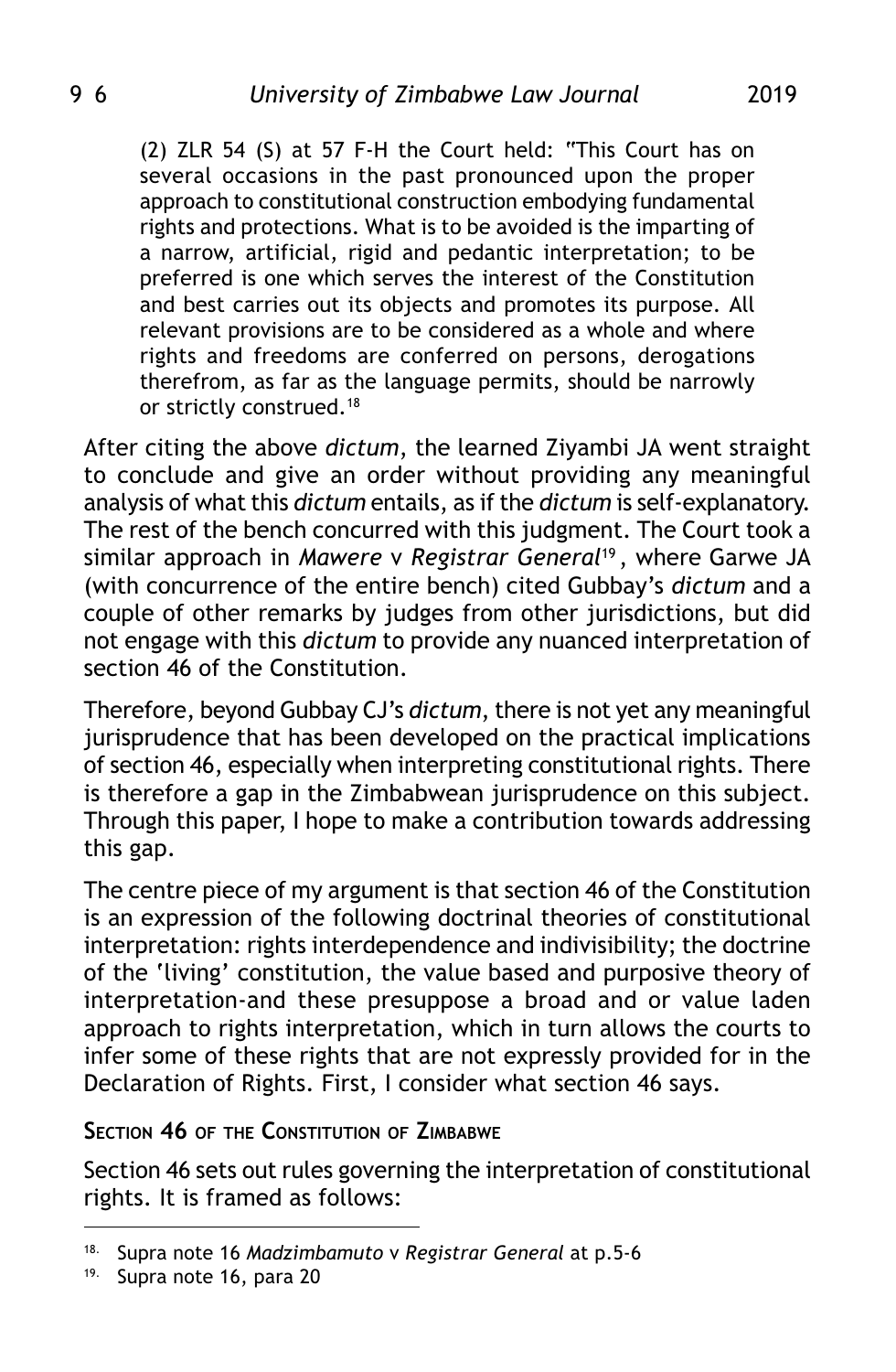When interpreting this Chapter, a court, tribunal, forum or body-

- a) must give full effect to the rights and freedoms enshrined in this Chapter;
- b) must promote the values and principles that underlie a democratic society based on openness, justice, human dignity, equality and freedom, and in particular, the values and principles set out in section 3;
- c) must take into account international law and all treaties and conventions to which Zimbabwe is a party;
- d) must pay due regard to all the provisions of this Constitution, in particular the principles and objectives set out in Chapter 2; and
- e) may consider relevant foreign law;

in addition to considering all other relevant factors that are to be taken into account in the interpretation of a Constitution.

Thus, in addition to other relevant factors (such as views expressed in literature by eminent scholars) which courts have discretion to consider, section 46 identifies certain factors as mandatory. These are: the need to ensure that rights are given their intended full effect: the need to protect and promote constitutional values: the need to promote compliance with international legal duties, norms and standards: and the need to ensure that the interpretation is anchored on textual context. Each of these factors or considerations is an expression of the doctrinal theories that I identified above, and their common purpose is to ensure that rights are interpreted in a manner that guarantee their effective realization. I begin by discussing how the rights interdependence and indivisibility theory underpins the rules in section 4620 and why that should result in courts inferring certain rights upon the Declaration of Rights.

#### **RIGHTS INTERDEPENDENCE AND INDIVISIBILITY**

Section 46 (1) (a) obliges courts to interpret the Declaration of Rights in a manner that gives *'full effect'* to the fundamental rights and freedoms enshrined therein. The Constitutional Court often regurgitates this provision, without explaining its practical implications.<sup>21</sup> In order to identify the practical implications of section

<sup>20.</sup> Of the Constitution

<sup>&</sup>lt;sup>21.</sup> Supra note 17 and supra note 18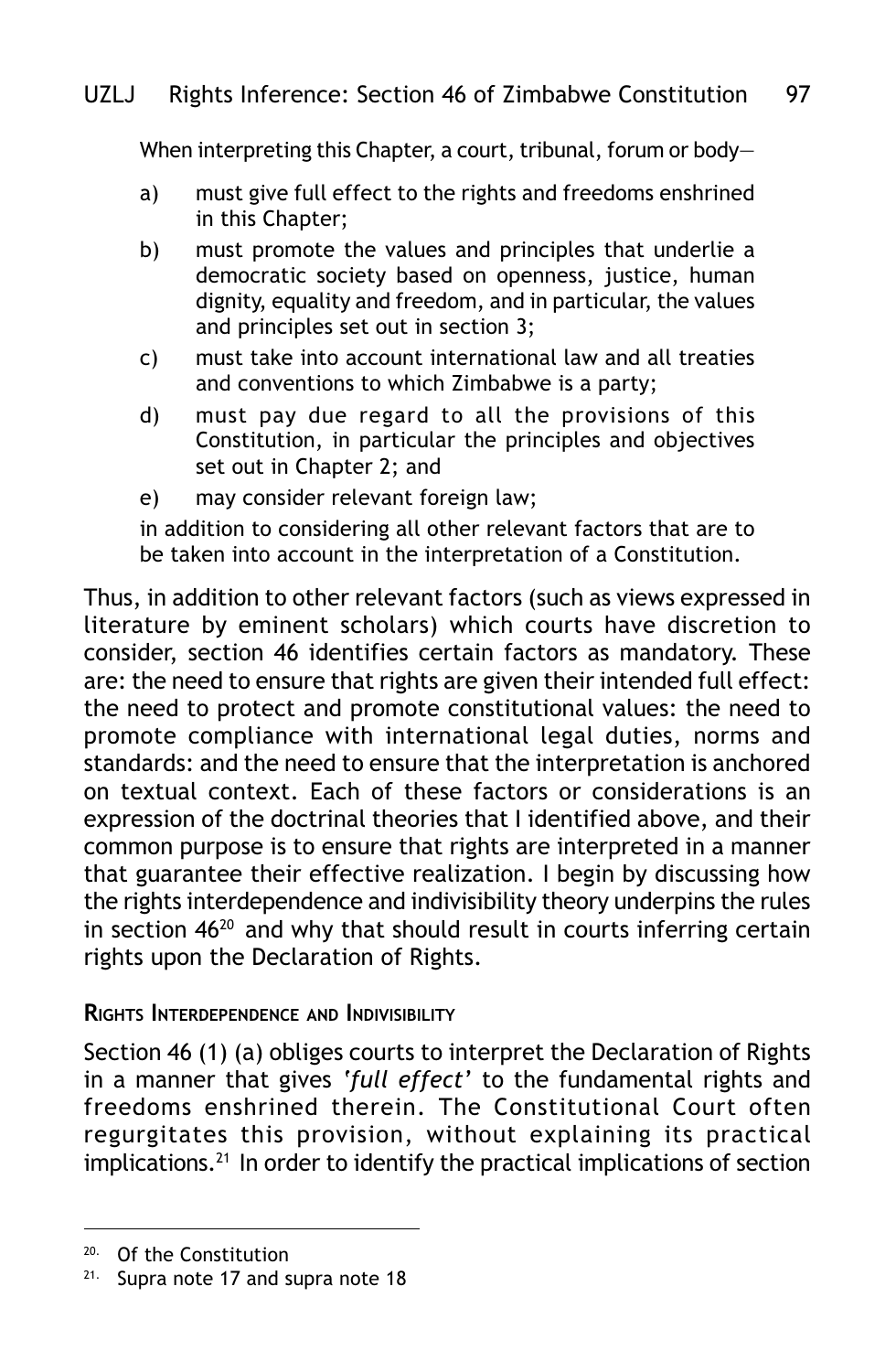46 (1) (a), regard must be had to the theoretical underpinnings of the rule prescribed therein.

The rule of constitutional interpretation, encapsulated in section 46 (1) (a) is a constitutional instruction for the court to observe and apply the rights indivisibility and interdependence principle, when interpreting the Declaration of Rights. Essentially, this principle entails that fundamental rights cannot be interpreted and enforced separately or in isolation because the effective realisation of certain rights depends on the simultaneous enforcement of other relevant fundamental rights.22 Put differently, in order to 'give full effect' to a right as is required by section 46 (1) (a), the court must recognize that some rights must be enforced simultaneously because there is a conceptual relationship of interdependence between or amongst them.

Craig Scott suggests that there are two types of relationships of interdependence between human rights, and these are the "*organic interdependence*" and the *"related interdependence*".23 Organic interdependence is the relationship where:

one right forms a part of another right and may therefore be incorporated into that latter right. From the organic rights perspective, interdependent rights are inseparable or indissoluble in the sense that one right (the core right) justifies the other (the derivative right). To protect right x will mean directly protecting right  $y...^{24}$ 

Thus, the concept of organic interdependence requires us to perceive certain rights as constituent elements of other rights. Craig Scott uses the example of the right to life and the right to adequate housing.25 He argues that if the fundamental right to life is interpreted broadly to mean the right to live a life in human dignity, then one cannot live such a life without having access to adequate housing.26

<sup>&</sup>lt;sup>22.</sup> Craig Scott "Interdependence and Permeability of Human Rights Norms: Towards a Partial Fusion of the International Covenants on Human Rights" in 1989 *Osgoode Hall Law Journal*. p. 781. Also see Sandra Liebenberg. *Socio-economic Rights: Adjudication under a Transformative Constitution* 2010 p. 51

<sup>23.</sup> Supra note 22, Craig Scott at p. 779

 $24.$  Ibid<br> $25.$  Suppl

 $25.$  Supra note 22, Craig Scott at p. 780<br> $26.$  Also see F Wicks "The Meaning o

Also see E Wicks. "The Meaning of Life: Dignity and the Right to Life in International Human Rights Treaties." in 2012 *Human Rights Law Review* at p. 206: Also see UN General Assembly *"Promotion and Protection of Human Rights:*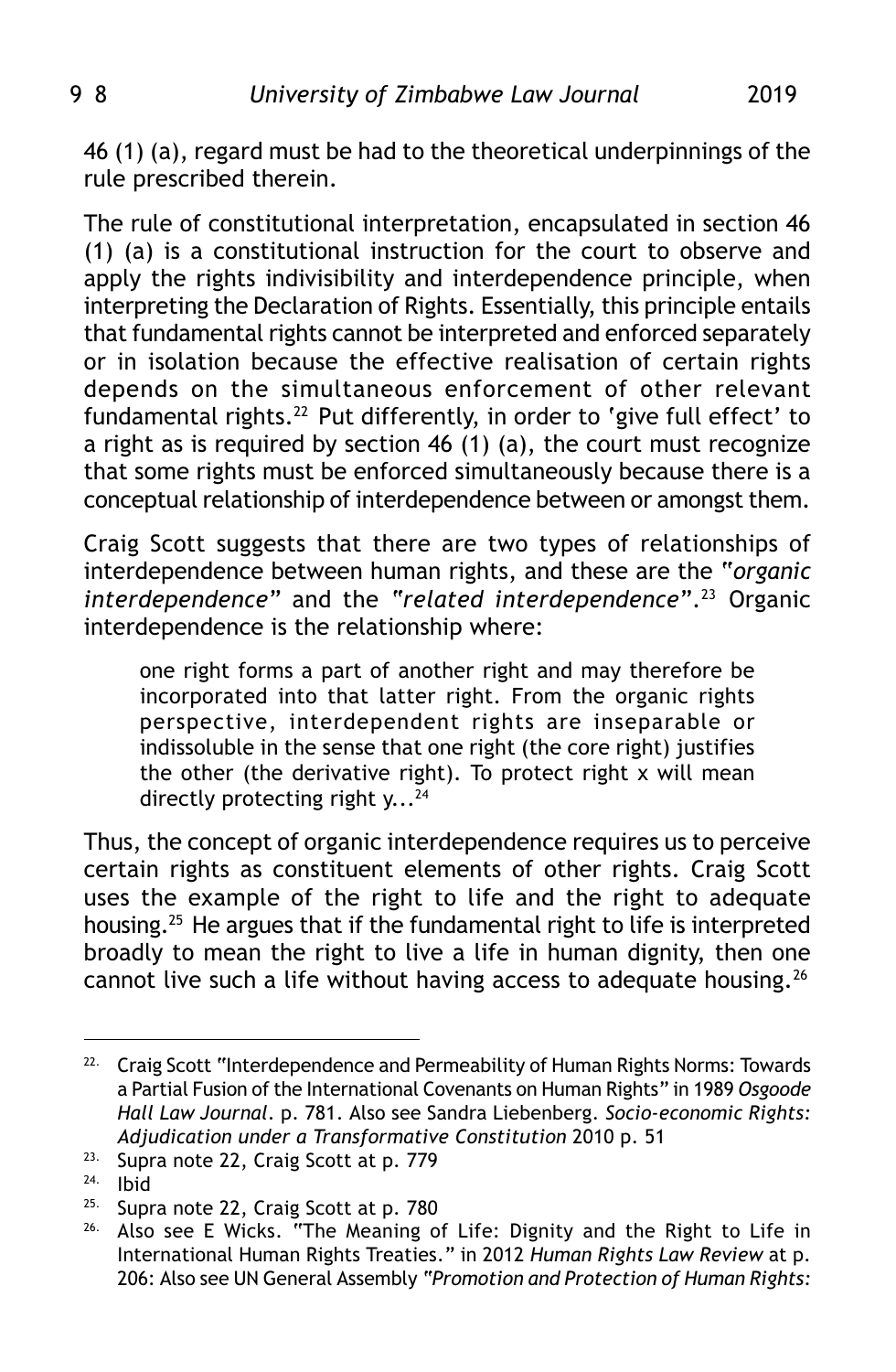Yacoob J in *Government of the Republic of South Africa v Irene Grootboom*27 makes a similar assertion.

According to Scott, the organic interdependence of fundamental rights can be explained on the basis of two conceptions. First is what he describes as the *"logical or semantic entailment."*28 It is the idea that certain fundamental rights are to be regarded as 'general core rights' and such rights logically imply other rights (derivative rights).<sup>29</sup> Thus the 'derivative right' is a logical consequence of the 'core right'. For example, it can be argued that the right to life is a 'general core right' which logically implies a range of other rights including the right to have access to basic social services that are necessary for human life.<sup>30</sup> In this connection, the right to access adequate housing is therefore, a 'derivative right' that is 'logically derived' from the right to life. The relationship between the right to life (as the core right) and the right to access adequate housing (as a derivative right) is that of logical entailment in the sense that, it is illogical to expect individuals to enjoy their fundamental right to life if they are not guaranteed access to a basic livelihood such as adequate housing. Similarly, it can be argued that the fundamental right to [substantive] equality is a 'general core right' which logically takes within its scope, other 'derivative rights' such as the right to development for a previously marginalized community.

Critics may argue that the above approach allows judges to replace the law with their own logic and this may undermine the rule of law and separation of powers between the judiciary and law or policy makers. In defence of Scott's logical entailment approach, I argue that this approach is not a licence to constitutional flights of fancy as it does not mean that there are no limitations regarding the extent to

*Human Rights Questions, Including Alternative Approaches for Improving the Effective Enjoyment of Human Rights and Fundamental Freedoms"*[A/71/310] 8 August 2016, para 27

 $27.$  2000 (11) BCLR 1169 (CC), para 23<br> $28.$  Supra note 22. Craig Scott at p. 78

Supra note 22, Craig Scott at p. 781

 $29.$  Ibid<br> $30.$  Also

Also see the decisions of the Supreme Court of India in the following cases: *Maneka Gandhi v Union of India* (1978) 1 SCC 248; *Shantistar Builders v Narayan Khimalal Totame* AIR (1990) SC 630; *Ahmedabad Municipal Corporation v Nawab Khan Gulab Khan* laws (SC)-1996-10-10; *Kharak Singh v State of Uttar Pradesh* AIR 1963 SC 1295 and *Sunil Batra v Delhi Administration* AIR 1978 SC 1675; *Francis Coralie Mullin v The Administrator, Union Territory of Delhi* (1981) 2 SCR 516, para 518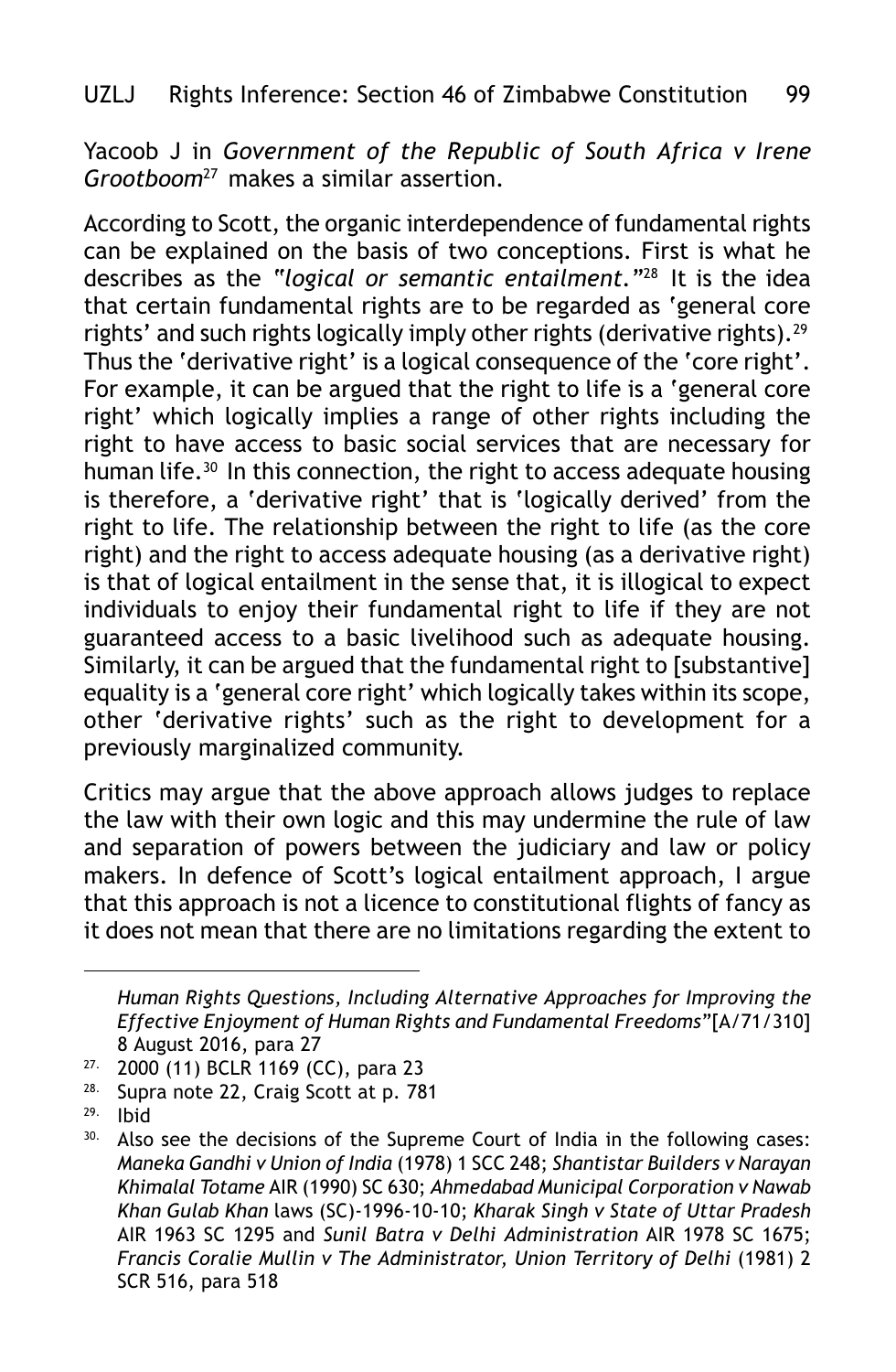which judges should apply their logic. As will be made clearer in the following sections of this paper, the judge's logic must be rational in the sense that it must be guided by the textual context- which comprises of the prescribed constitutional values, principles, international law and the words used in framing the right. Yacoob J in *Government of South Africa* v *Grootboom*31 demonstrates how this approach to constitutional construction can be applied within the above highlighted limits, for purposes of giving effect to the constitutional vision.

Scott identifies the second form of organic interdependence as the 'effectivist or foundational conception' which asserts, for example that "*the right to an adequate standard of living is part of or is justified by the right to life because the effectiveness of the latter right depends on it"*.32 Thus, the 'effectivist conception' entails that the enforcement of one right cannot be effective without simultaneously enforcing the other right.

Both the logical entailment and the effectivist approach (as Craig Scott's conception of the rights indivisibility and interdependence theory) require courts to refrain from interpreting rights as if they are isolated from the other. As I mentioned earlier, the Constitutional Court, by citing with approval Gubbay CJ's *dictum*, has expressed this view.33 However, it has not demonstrated in its jurisprudence, the implications of that rule. In practice, the implications of this rule (as encapsulated in section 46 (1) (a) of the Constitution) is therefore that even if a right is not expressly guaranteed in the Declaration of Rights, the court must infer that right (the derivative) upon another expressly guaranteed right (the core right) as long as the 'core right' is grammatically framed broadly, and as long as it can be proven that the expressly guaranteed right cannot be implemented effectively without simultaneously enforcing the implied (derivative right) right. Thus, section 46 (1) (a) of the Constitution is an expression of the rights indivisibility and interdependence doctrine, which requires courts to interpret the expressly guaranteed rights as widely as the language allows in order to infer other rights which the Constitution is silent on. In a sense therefore, section 46 (1) (a) requires courts to refrain from perceiving the Declaration of Rights as an exhaustive list of constitutional rights. It ought to be perceived as an outline of the

<sup>31.</sup> Supra 26, at para 19-25 and 35-40

<sup>&</sup>lt;sup>32.</sup> Supra note 22, Craig Scott at p. 781

<sup>33.</sup> Supra note 17 and Supra note 18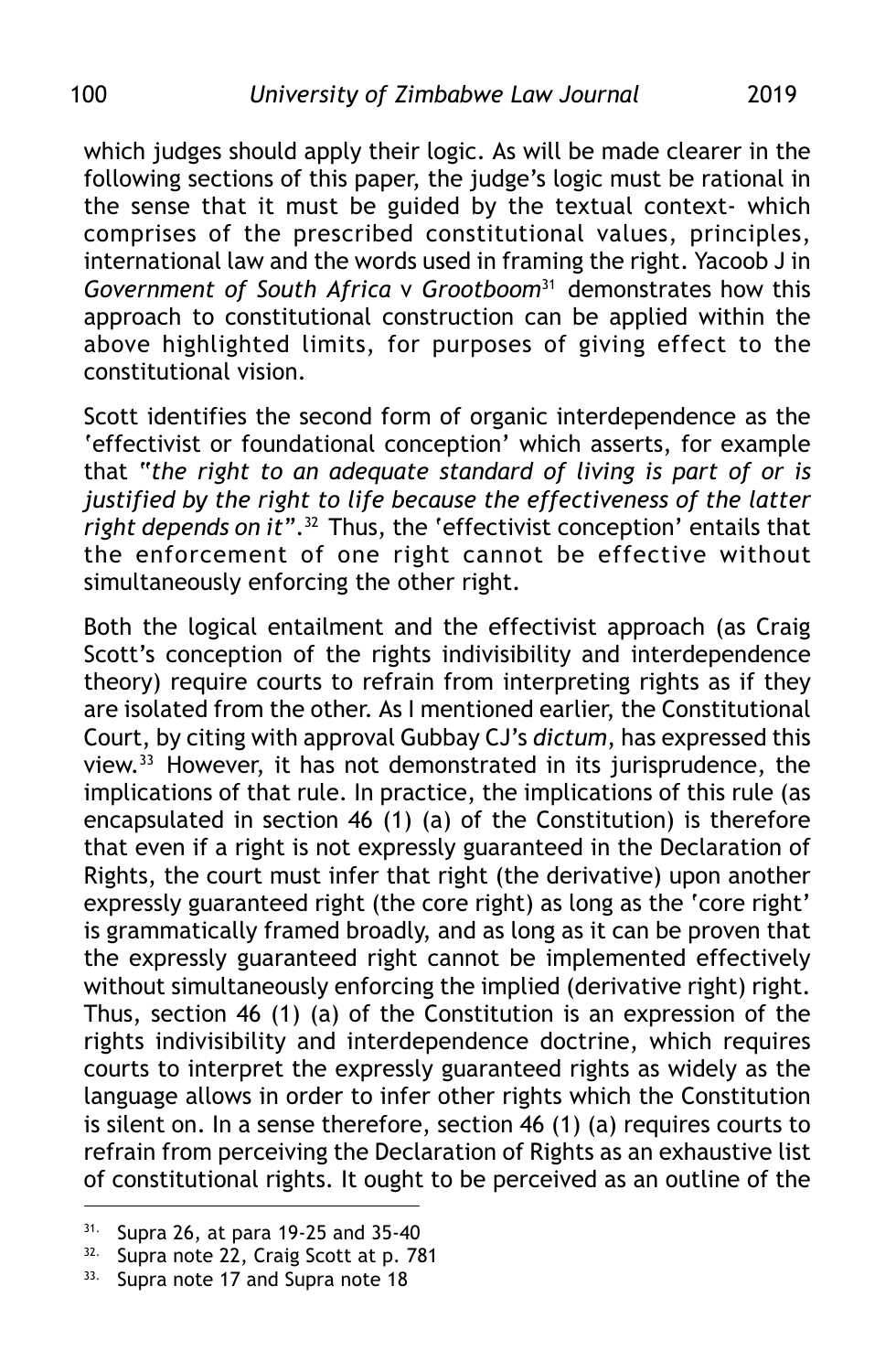'core rights' upon which numerous other derivative rights can be inferred.34

### *Section 46 as an Expression of the Doctrine of a 'Living Constitution'*

As discussed earlier, s 46 (1) (a) of the Constitution, requires courts to interpret the fundamental rights enshrined in the Declaration of Rights in a manner that gives full effect to those rights, while  $s$  46 (1) (b)<sup>35</sup> obliges courts to interpret fundamental rights in a manner that upholds and promotes the entrenched constitutional values. In order to give constitutional rights their full effect and to protect the underlying constitutional values, courts have to refrain from rigidly holding on to the traditional and age old interpretations of fundamental rights.<sup>36</sup> Instead, the courts must develop and embrace new, nuanced and updated meanings of fundamental rights in order to address contemporary challenges which threaten to render rights illusory or which threaten the values that underlie the Constitution.

Thus, the rules of constitutional interpretation, provided for in section 46 (1) (a) and (b) have their theoretical roots in the doctrine of a living constitution. Regard must therefore be had to this doctrine if we are to fully grasp the practical implications of section 46 (1) (a) and (b) on rights interpretation.

Arguably, the doctrine of a living constitution was originally developed in the American jurisprudence, $37$  but it must be noted that the Supreme Court of Zimbabwe38 confirmed the application of this doctrine in Zimbabwe when it held that:

A Constitution is an organic instrument. Although it is enacted in the form of a statute, it is *sui generic*. It must broadly, liberally and purposively be interpreted so as to avoid the austerity of tabulated legalism and so as to enable it to continue to play a creative and dynamic role in the expression and the achievement of the ideals and aspirations of the nation, in the articulation of

<sup>&</sup>lt;sup>34.</sup> To the extent permitted by the words used to frame the core rights

<sup>35.</sup> Of the Constitution of Zimbabwe, 2013

<sup>36.</sup> Supra note 16, *Mawere v Registrar General*, para 20

<sup>&</sup>lt;sup>37.</sup> For a discussion on this see See Aileen Kavanagh "The Idea of a Living Constitution." in 2003 *Canadian Journal of Law and Jurisprudence*

<sup>38.</sup> Though prior to the enactment of the 2013 Constitution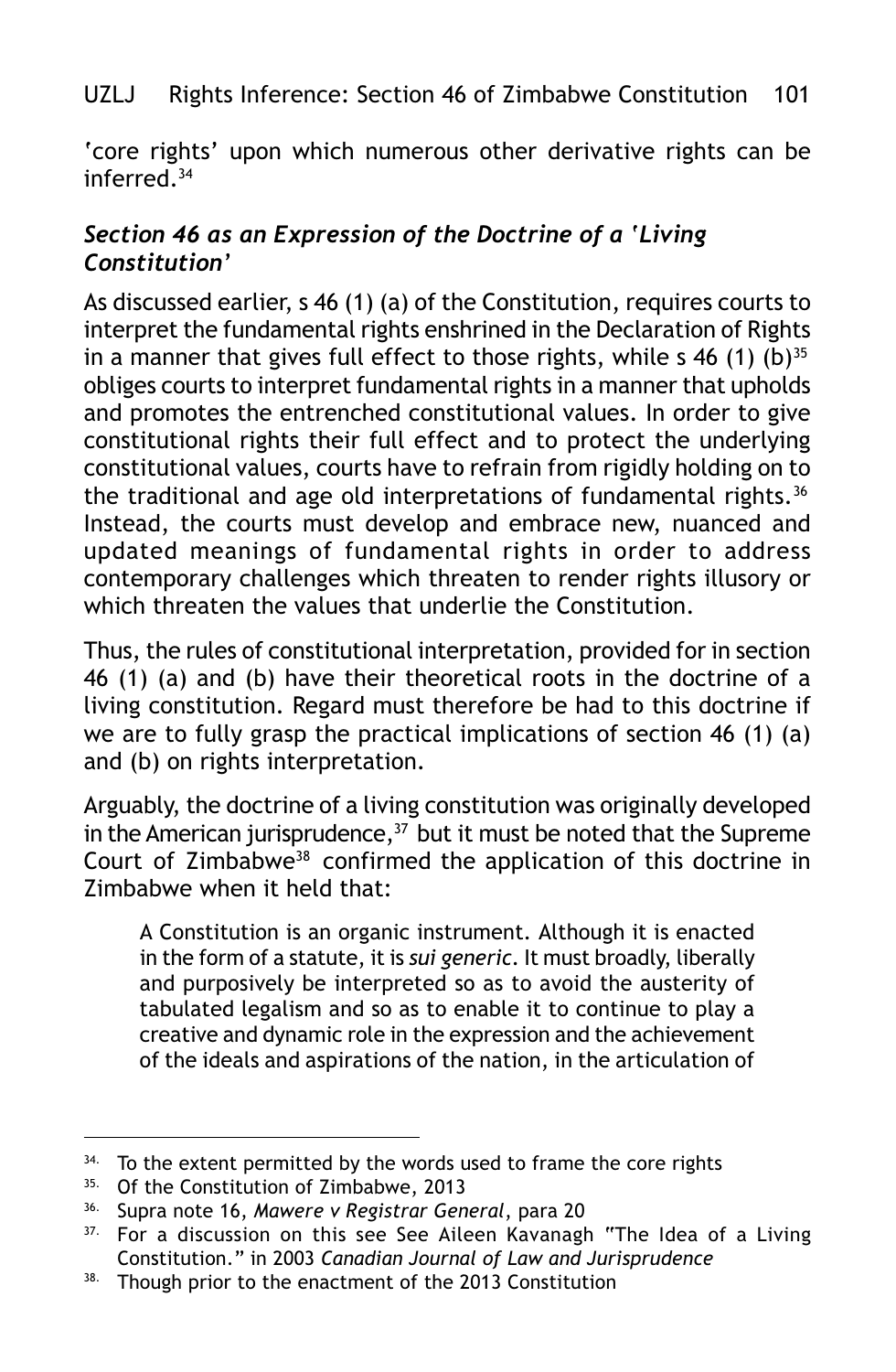the values bonding its people and in disciplining its Government.39

Unfortunately, in the above case, the Supreme Court simply reproduced the *dictum* of Mahomed J.40 The Court did not engage sufficiently with the doctrine itself, to examine its practical implications beyond the rhetoric contained in the *dictum* cited above. However, one of the scholars on this subject, Aileen Kavanagh provides a clearer description of this theoretical approach to constitutional interpretation. She describes it as:

The claim that the courts should develop and update constitutional law when interpreting it. In other words, the idea of the living Constitution forms part of an exhortation to the courts to interpret the Constitution in a certain way, [that is], to interpret it so as to develop its content, to keep it abreast of changes in society, to update it and adapt it to modem needs and circumstances.41

Thus, as a general rule the constitution must be interpreted in a manner which adapts the meaning of its provisions to the present-day realities, and the interpretation generated must be one which is in sync with the contemporary needs and circumstances of society.<sup>42</sup> The practical implications of this rule [as encapsulated in section 46 (1) (a) and  $(b)^{43}$ ] is therefore that, when interpreting constitutional rights the courts should not restrict themselves to the traditionally accepted meaning of certain constitutional rights. Where necessary, they should adapt the scope and meaning of these rights in order to address contemporary challenges which threaten to render those rights illusory or which threaten the values upon which the constitutional order is based. Thus, in a sense, the courts should infer certain rights upon those that are expressly guaranteed in the Constitution, as a means of addressing contemporary challenges which threaten the realisation

<sup>39.</sup> Supra note 16, *Mawere* v *Registrar General* at para*.* Also see *Capital Radio Pvt Ltd v Broadcasting Authority of Zimbabwe* 2003 (2) ZLR 236 (5), p 247 b-d

<sup>40.</sup> In *S* v *Mhlungu* 1995 (3) SA 867; 1995 (7) BCLR 793 (CC) at para 8, which he later applied in *Government of the Republic of Namibia* v *Cultura* 2000 1994(1) S.A. 407 (Nm S) at 418 F-H when he was sitting as Chief Justice of the Supreme Court of Namibia

<sup>41.</sup> See supra note 37, Kavanagh, at p. 56

<sup>42.</sup> See *Hunter v Southam* (1984) 11 D.L.R. (4th) 641 at 649 and *Attorney-General (Manitoba) v Metropolitan Stores (MTS) Ltd* (1987) 38 D.L.R. (4th) 321, para 330.

<sup>43.</sup> Of the Constitution of Zimbabwe, 2013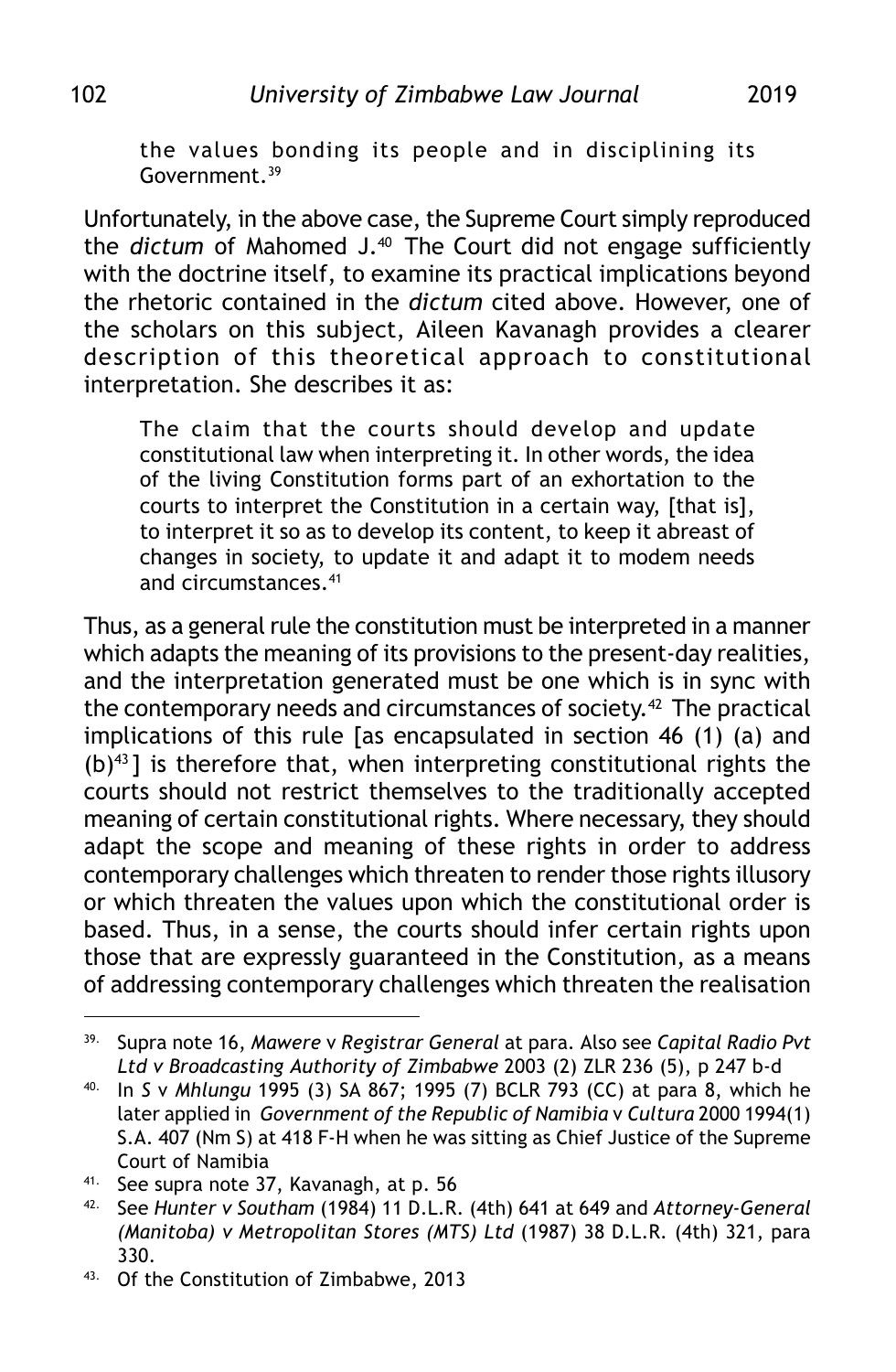of the expressly guaranteed right or the constitutional values which the right is meant to protect.

For instance, in Zimbabwe, the right to life may have originally been conceptualised to protect individuals from unlawfully being deprived of their life,<sup>44</sup> perhaps because the major threat to that right was arbitrary or extrajudicial killings. Following certain radical changes in contemporary society, new threats to human life have also emerged. The threat to human life is no longer limited to the act of arbitrary killing by another human being, but they now also include loss of life due to vicious diseases and epidemics (such as cancer, HIV and AIDS) or due to malnutrition and poverty. If the ultimate purpose of the constitutional right to life is to protect human life, then the scope of the obligations of the duty bearer can no longer be interpreted as limited to refraining from or protecting people from arbitrary killings. The interpretation of the fundamental right to life has to be adapted to the contemporary needs of society which is to protect human beings from contemporary threats to human life which now include poverty and the resultant lack of access to necessities of livelihood such as adequate housing. Thus the right to life, which originally may have meant the right to be protected from arbitrary killing, should now also be given a nuanced meaning-which is the right to receive reasonable assistance by the state in order to access basic necessities of life in order to prevent loss of human life and to protect human dignity.

However, as Kavanagh cautions, "*constitutional interpretation by the courts can be creative in order to bring it up to date with the contemporary needs and circumstances, but this creativity should take place within certain constraints*."45 Thus, the Constitution cannot mean whatever the judge wishes it to mean. There has to be a perimeter within which the court exercises its creativity to adapt or develop the scope of the constitutional rights to meet the contemporary needs of the society. Kentridge AJ<sup>46</sup> also emphasised this point by stating that:

 [w]hen interpreting constitutional rights] it cannot be too strongly stressed that the Constitution does not mean whatever

<sup>44.</sup> See section 12 (1) of the previous Constitution: The Lancaster House Constitution of Zimbabwe, 1979

 $45.$  See supra note 37, 7 at p. 57

<sup>46.</sup> In *S V Zuma* 1995 (2) SA 642 (CC) at 17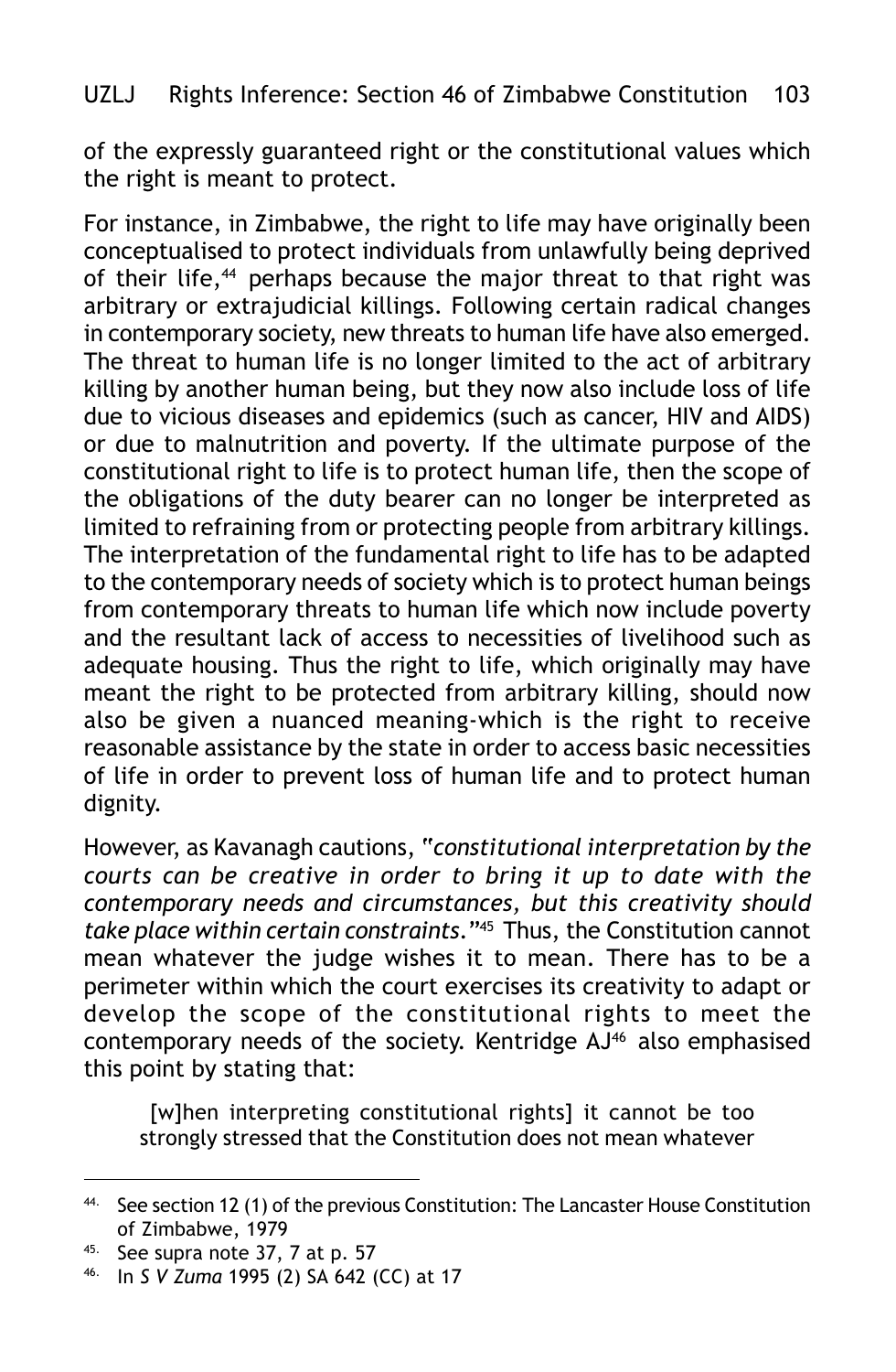we might wish it to mean. We must heed Lord Wilberforce's reminder that even a Constitution is a legal instrument, the language of which must be respected...I would say that a Constitution embodying fundamental principles should as far as its language permits be given a broad construction.

As I indicated earlier, the Constitution requires courts to respect the text used in framing the constitutional right, when interpreting the Declaration of Rights.<sup>47</sup> This is implicitly prescribed in section 46 (1) (d) which requires courts to take into account the relevant provisions, when interpreting constitutional rights. Therefore, the scope and content of the right must be interpreted to address contemporary needs but within the confines of the words used to frame the right.

To illustrate this point, Rebecca Wilkinson<sup>48</sup> argues as follows in respect of the Constitution of the United States of America:

Many clauses of the Constitution are unequivocal and leave no room for [such] interpretation. For example, the prescribed age requirement for Senators requires no [creative] interpretation because its meaning cannot change. Yet some clauses are couched in general phraseology. The Constitution does not provide explicit guidance on how to interpret provisions such as 'cruel and unusual' or 'unreasonable searches and seizures'. These terms are 'value-laden' and consequently, various interpretations are possible.<sup>49</sup>

Similarly, in Zimbabwe certain constitutional provisions are farmed narrowly. For example, the right to shelter in section 81 (1) (f) is for children, who are defined as *"every boy or girl under the age of eighteen*".50 It is therefore clear that adults cannot rely on this right to claim access to shelter as a right.<sup>51</sup> However, some rights are framed broadly. For instance, the right to life is framed in s 48 (1) as *"Every person has the right to life."* This is a broad formulation which gives adequate room for the court to interpret this right in accordance with certain constitutional values, to address contemporary threats to human life and reach the conclusion that this right implies the

<sup>47.</sup> See section 46 (1) (d) of the Constitution of Zimbabwe, 2013 and *Zimbabwe Electoral Commission v Commissioner General, ZRP* (2014) ZWCC 3 at para 8

<sup>48.</sup> In "Interpreting a Living Constitution" 2015 *North East Law Review* at p.*7-13*  $49.$  Ibid, p. 7

<sup>50.</sup> See section 81 (1) of the Constitution of Zimbabwe, 2013

<sup>51.</sup> Supra note 11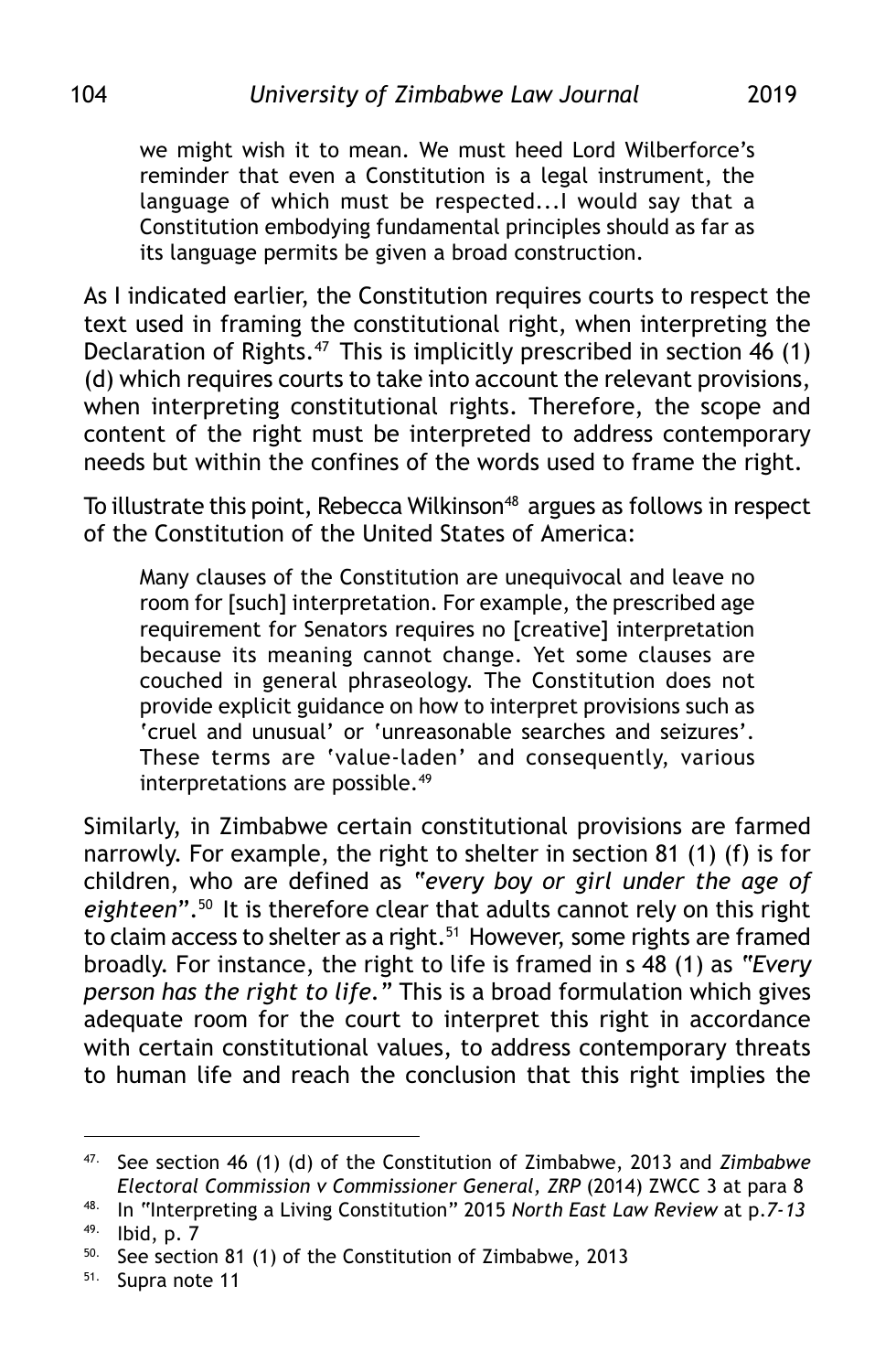duty of the state to make adequate housing accessible, in order to protect and promote the attainment of life in human dignity.

Similarly, under the right to equality, the duty of the state to achieve substantive equality is framed in broad terms in  $s$  56 (6)<sup>52</sup> as follows: *"The State must take reasonable legislative and other measures to promote the achievement of equality and to protect or advance people or classes of people who have been disadvantaged by unfair discrimination."* This allows the courts the flexibility to give content to this obligation through an interpretation process which seeks to protect constitutional values and give expression to the constitutional vision of a society based on human dignity and equality. In that regard, it can be argued for instance that the measures contemplated in section 56 (6) include making adequate housing accessible to disadvantaged groups, or the right to development for such groups, in order to achieve substantive equal protection of human dignity between or amongst different communities in the country. Given that most fundamental rights are framed broadly,<sup>53</sup> it is possible to apply the rules prescribed in section 46 (1) (a) and (b) to infer certain rights upon those that are expressly guaranteed in the Declaration of Rights.

### **VALUE-BASED INTERPRETATION OF FUNDAMENTAL RIGHTS**

In addition to observing the principle of rights indivisibility and applying the doctrine of a living constitution, courts are also required to adopt a value-based approach to rights interpretation. This is encapsulated in section 46 (1) (b) as follows:

vWhen interpreting this Chapter [the Declaration of Rights], a court, tribunal, forum or body- (b) must promote the values and principles that underlie a democratic society based on openness, justice, human dignity, equality and freedom and in particular, the values and principles set out in section 3 [of the Constitution].

In a number of cases which include *Mawere v Registrar General*<sup>54</sup> and *Madzimbamuto v Registrar General,*<sup>55</sup> the Constitutional Court interpreted the above provisions to mean that they require courts to interpret fundamental rights broadly, purposively and with flexibility,

<sup>52.</sup> Of the Constitution of Zimbabwe, 2013

<sup>53.</sup> See for example the following sections of the Constitution of Zimbabwe: 48 (1); 51; 57; 56 (6) and 74

<sup>54.</sup> Supra note 15, Mawere v Registrar General

<sup>55.</sup> Supra note 15, Madzimbamuto v Registrar General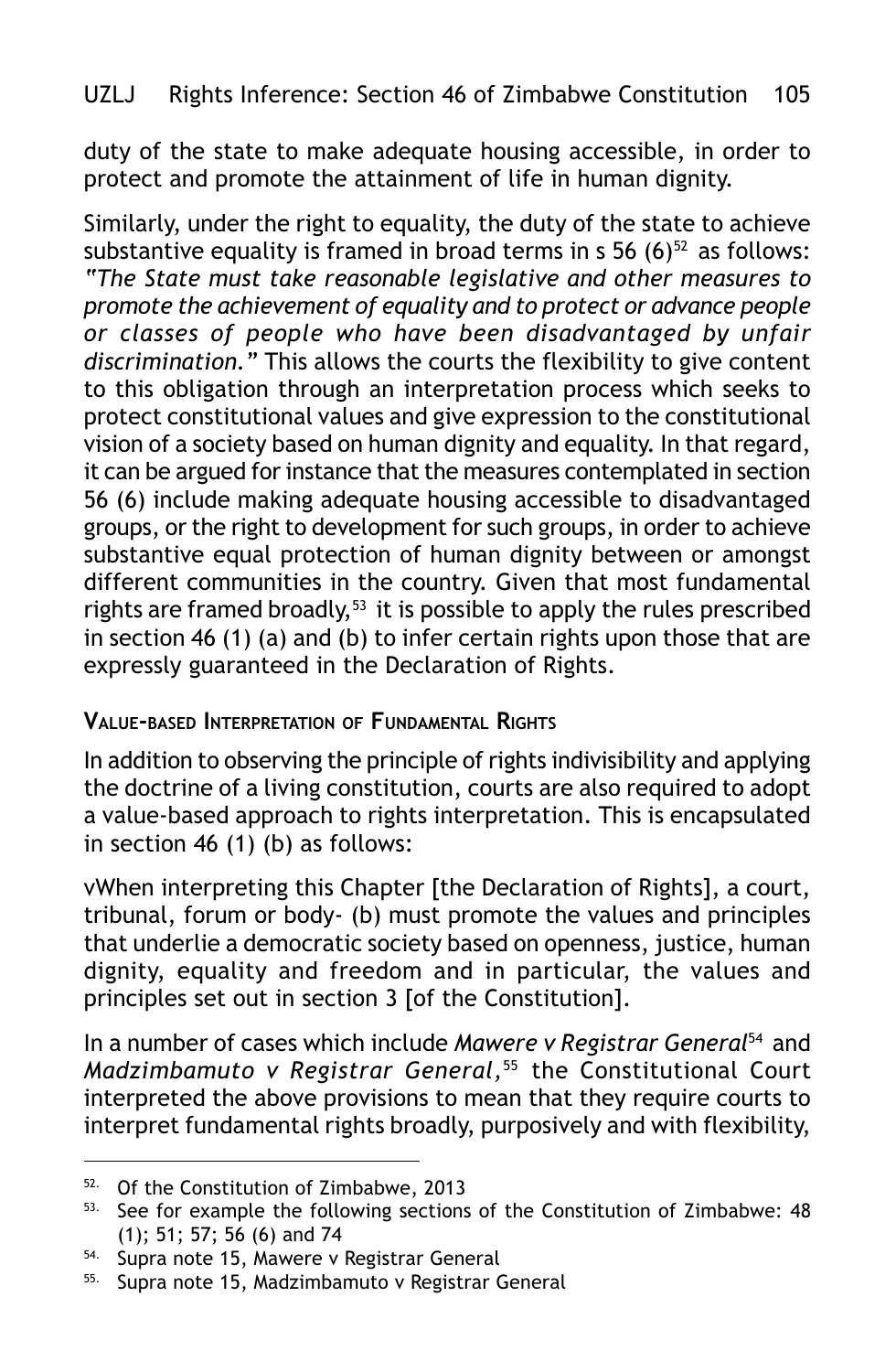in order to protect the values underpinning Zimbabwe's constitutional democracy. For instance, the Constitutional Court said:

 [W]hen interpreting constitutional rights] what is to be avoided is the imparting of a narrow, artificial, rigid and pedantic interpretation; to be preferred is one [an interpretation] which serves the interests of the Constitution and best carries out its objects and promotes its purpose.<sup>56</sup> [My emphasis.]

As I mentioned above, this is Gubbay CJ's *dictum* in *Rattigan* v *Chief Immigration Officer*. By reproducing this *dictum* several times, the Court has underscored the idea that a value-based approach requires courts to interpret fundamental rights broadly. Whilst it is true that a broad construction is usually necessary, it is not always the case that rights should be interpreted broadly in order to protect constitutional values. In certain circumstances, the court may have to attach a narrow interpretation in order to protect certain constitutional values.<sup>57</sup>

The above incorrect assumption may have been made because the Court seems to have adopted Gubbay CJ's *dictum* without further engaging (in its jurisprudence) on what these values actually mean and how (in practice) they should be applied when interpreting constitutional rights. There are numerous constitutional values that are enshrined in section 3<sup>58</sup> and it is impossible for the Court to examine what all these values mean every time when the Court interprets fundamental rights. However, what would be expected of the Court is to engage on the relevant values and incrementally create a nuanced jurisprudence on what those values mean and how in practice they influence the interpretation of a right. The failure by the Constitutional Court to do this has resulted in a dearth of local jurisprudence on the meaning of constitutional values and how they should be applied when one is interpreting fundamental rights. Thus, beyond Gubbay CJ's *dictum* (which as I showed above, makes some incorrect assumptions) there is yet to be a nuanced interpretation and application of section 46 (1) (b) of the Constitution of Zimbabwe.

<sup>56.</sup> Supra note 15, *Mawere case* at para 20

<sup>57.</sup> For example see *President of the Republic of South Africa v Modderklip Boerdery (Pty) Ltd* 2005 (5) SA 3 (CC); 2005 (8) BCLR 786 (CC) where the right to free use of private property was interpreted narrowly in order to protect the dignity of the evictees which would be violated if they were to be evicted without being given alternative housing.

<sup>58.</sup> Of the Constitution of Zimbabwe, 2013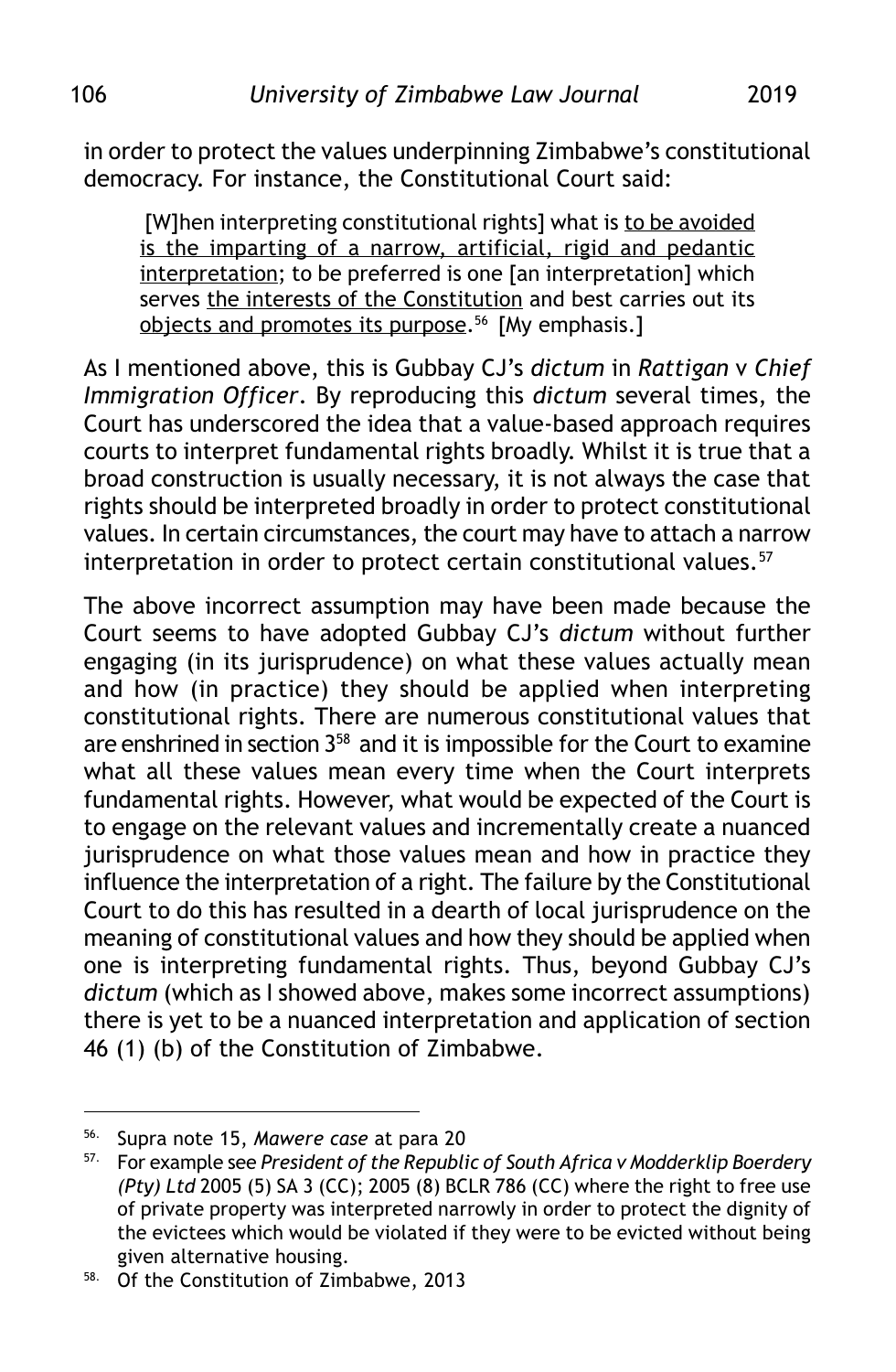Christo Botha defines value-based interpretation as an approach which entails "*a value-coherent construction - the aim and purpose of which must be ascertained against the fundamental constitutional values.*"59 In practice, the first step is therefore to identify the constitutional value(s) which would be affected by the court's interpretation of the right(s) in question. After that the court has to discuss what those values entail or require of society and individuals, the norms and standards implied by those values. The last step is to then incorporate the norms and standards implied by those values or to adopt an interpretation which best protects or promotes those norms and standards. Whether a court should adopt a broad or narrow approach in order to protect the constitutional values is a question whose answer depends on what scope of the right would be best suitable to accommodate and protect the norms and standards implied in the constitutional values.

Comparative jurisdictions provide examples of how the above approach can be applied. Similar to section 46 (1) (b) of the Constitution of Zimbabwe, the 1993 interim Constitution of South Africa required courts to interpret rights in a manner that protects and promotes the entrenched constitutional values. This rule of interpretation was retained in the final Constitution of South Africa, 1996. One of the enshrined values is human dignity. In *S v Makwanyane<sup>60</sup>* the Court grappled with the question whether capital punishment is constitutionally valid or not. It was contended that capital punishment is unconstitutional because it amounted to cruel, inhuman and degrading punishment and therefore, it was an impermissible limitation of the freedom from cruel, inhuman and degrading punishment.<sup>61</sup> In a way, the Court had to interpret what the constitutionally guaranteed freedom from cruel, inhuman and degrading punishment entails. $62$ This had to be done in a manner that protects the constitutional value of human dignity. The Court thoroughly engaged with the concept of human dignity in order to deduce what it entails as a constitutional value.<sup>63</sup> Although most judges who sat on this case wrote separate judgments, they all seem to agree<sup>64</sup> that by entrenching the value of

<sup>&</sup>lt;sup>59.</sup> See *Statutory Interpretation: An Introduction for Students*  $4^{th}$  ed 2005 p. 193<br><sup>60.</sup> 1995 (3) SA 391 (CC), 1995 (6) BCLP 665

<sup>60.</sup> 1995 (3) SA 391 (CC), 1995 (6) BCLR 665

<sup>&</sup>lt;sup>61.</sup> Ibid at para 27 for the summary of the arguments by parties

 $62.$  Ibid, see for example paras 131 to 134  $63.$  And a fundamental right as well

And a fundamental right as well

<sup>64.</sup> See the judgments of Langa J, Madala J, Mahomed J and Mokgoro J in supra note 59 at paras 223 - 227; 237 - 243; 263; and 307 - 313 respectively.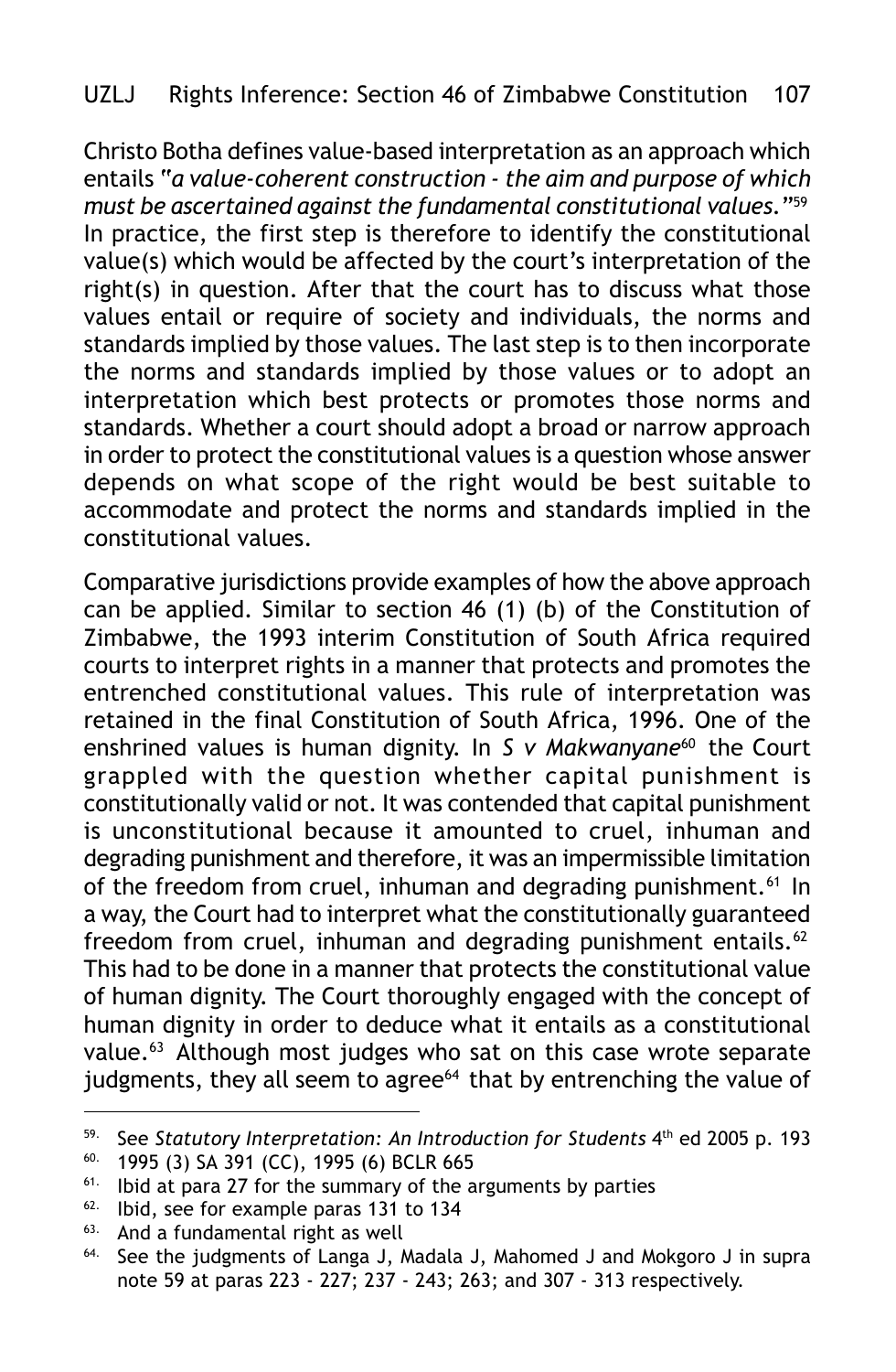human dignity, the Constitution recognizes that human beings have inherent worthiness which must be protected at all times. O'Regan J put this more directly and vividly as follows:

The importance of dignity as a founding value of the new Constitution cannot be overemphasised. Recognising a right to dignity is an acknowledgement of the intrinsic worth of human beings: human beings are entitled to be treated as worthy of respect and concern.<sup>65</sup>

The above interpretation of human dignity was considered in order to define what the freedom from cruel, inhuman and degrading punishment entails as a right. The Court concluded that, punishment is inhuman and degrading if its impact depraves, undermines or destroys the inherent worthiness of the human being.<sup>66</sup> Thus, the meaning of the freedom from cruel, inhuman and degrading punishment was interpreted by incorporating the value of human dignity. In the same case, a similar approach was applied to interpret the meaning of the right to life. $67$  In subsequent cases, the Court applied a similar approach to interpret the meaning of the right to equality,<sup>68</sup> the right to adequate housing<sup>69</sup> and the right to privacy.<sup>70</sup>

Elsewhere, the Supreme Court of Canada<sup>71</sup> and the Federal Constitutional Court of Germany<sup>72</sup> applied a similar approach to interpret the meaning of the freedom from cruel, inhuman and degrading punishment. In India, the Supreme Court has similarly incorporated the value of human dignity into the right to life in order to reach the conclusion that the right to life implies the right to live in human dignity.<sup>73</sup>

<sup>65.</sup> Supra note 59 at para 328

<sup>66.</sup> Ibid. See for example para 95, and paras 144-145

 $67.$  Supra note 59 at para 327<br> $68.$  See Prinsloo v Van der Ling

<sup>68.</sup> See *Prinsloo* v *Van der Linde* 1997 (6) BCLR 759; 1997 (3) SA 1012 (CC) at 31-33: *President of the Republic of South Africa v Hugo* (6) BCLR 708; 1997 (4) SA 1 at para 41 and *Harksen v Lane* NO 1997 (11) BCLR 1489; 1998 (1) SA 300 (CC) at para 93

<sup>69.</sup> Supra note 26

 $70.$  National Coalition for Gays and Lesbians Equality v Minister of Justice 1998 (12) BCLR 1517; 1999 (SA) 6 (CC)

<sup>71.</sup> Kindler v Canada (1992) 6 CRR (2d) 193 SC at 241

 $72.$  [1977] 45 BVerfGE 187, 228 (Life Imprisonment case)

<sup>73.</sup> Supra note 29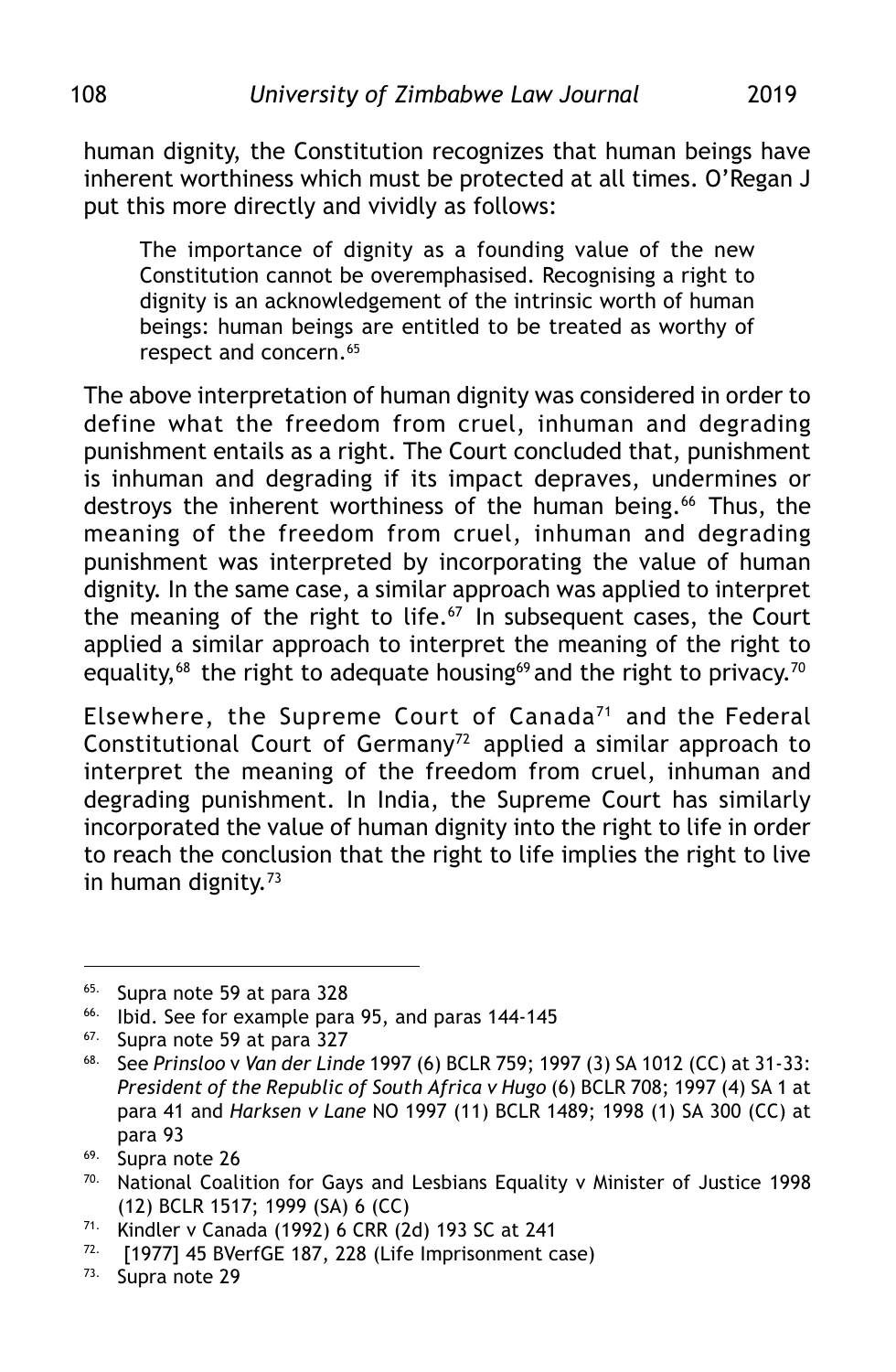In citing the above as examples, I am aware that human dignity as a conceptual value means much more than respect for the inherent worthiness of the human being.<sup>74</sup> I am also aware that the meaning of human dignity and many other values such as equality, is a highly contested subject which has seen courts and scholars in different jurisdictions interpreting them differently.<sup>75</sup> Therefore I am not (at this juncture) advocating that the Constitutional Court of Zimbabwe should adopt similar interpretations as those developed by other courts in the jurisdictions that I cited above. Rather, the point that I am making is that the Constitutional Court has a role to give meaning to the constitutionally entrenched values. This cannot be achieved by merely restating section 46 (1) (b)<sup>76</sup> or Gubbay CJ's *dictum* when interpreting fundamental rights. The Court must develop a nuanced Zimbabwean jurisprudence on the interpretation of these values, and it must demonstrate clearly how these values are informing the interpretation of rights. As Laurie Ackermann<sup>77</sup> rightly argues, this means that the court must engage with the relevant philosophical theories that led to the development of these values. Such analysis must also be anchored on Zimbabwe's historical and contemporary contextual realities. In South Africa for instance, Ackermann J of the Constitutional Court in *Prinsloo* v *Van der Linde* 199778 took into account South Africa's historical background of apartheid, contemporary realities of racial inequalities, and juxtaposed these against Ronald Dworkin's theory of equality, to develop an interpretation of what the value of equality in South Africa entails. He concluded that the entrenchment of equality as a constitutional value represents South Africa's aspiration to break from its apartheid past and achieve a society where the inherent worthiness of each person is equally respected and protected (which is Dworkin's interpretation of equality<sup>79</sup>). Jurisprudence has thus been developed to the effect that the right to equality in South Africa does not always

<sup>74.</sup> Laurie Ackermann, *Human Dignity: Lodestar for Equality in South Africa* 2013 at p. 23-24 and 28-29

 $75.$  And sometimes putting different emphasis on different aspects of these values. For this discussion see Oscar Schachter "Human Dignity as a Normative Concept" in 1983 Vol 77, no 4 *The American Journal of International Law* pp 848-854

<sup>&</sup>lt;sup>76.</sup> Of the Constitution<br><sup>77.</sup> Supra note 73 at p.

Supra note 73 at p.28-29

<sup>78.</sup> 1997 (6) BCLR 759; 1997 (3) SA 1012 (CC) at para 31-42 where Ackermann J engages with Ronald Dworkin's theory on equality and juxtaposes that theory against South Africa's apartheid history

<sup>79.</sup> Ronald Dworkin. *Sovereign Virtue: The Theory and Practice of Equality* 2000 p. 1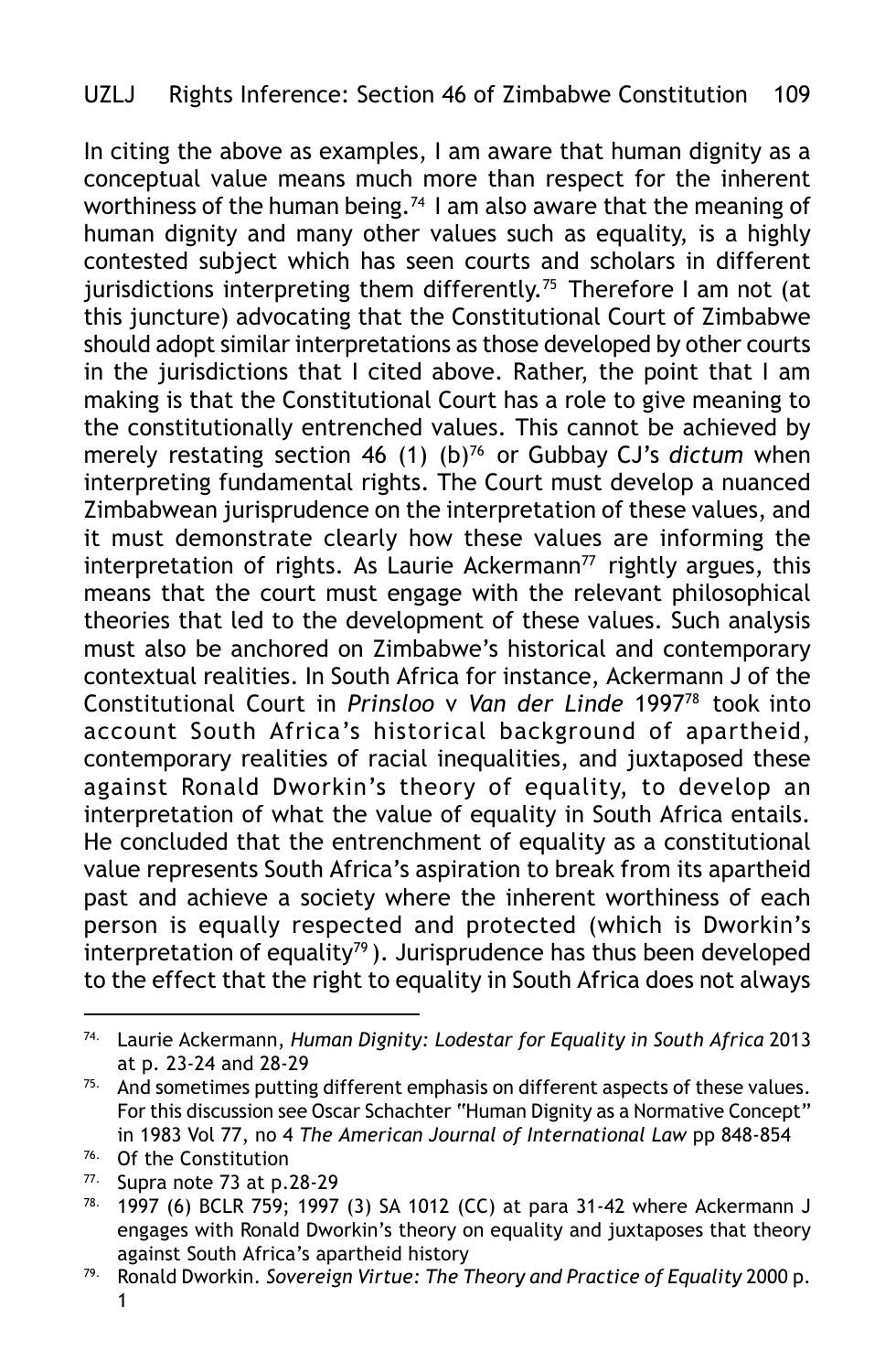mean the right to receive equal treatment, but it also mean that previously marginalised groups should receive preferential treatment so as to achieve the constitutional goal of a substantively equal society.80 Yacoob J in *Government of South Africa v Grootboom* <sup>81</sup> takes a similar approach to interpret what the value of human dignity entails in the interpretation of the right of access to adequate housing.

When the Constitutional Court of Zimbabwe adopts this approach, it will be clear (as it is in comparative jurisdictions) that by requiring courts to adopt a value laden approach to rights interpretation, the Constitution obliges courts (where necessary) to infer other rights upon those that are expressly guaranteed in the Declaration of Rights. The inference of rights is a consequence of incorporating certain constitutional values into the expressly guaranteed rights. However, as Lord Wilberforce said: "*a Constitution is a legal instrument, the language of which must be respected……a Constitution embodying fundamental principles should as far as its language permits be given a broad construction."*82 As I pointed earlier, this rule is encapsulated in section 46 (1) (d). Therefore, the inference of other rights, which is done by means of incorporating certain values into the expressly guaranteed rights, can only be done to the extent permitted by the words used to frame the fundamental right.

#### **PURPOSIVE INTERPRETATION OF FUNDAMENTAL RIGHTS**

By virtue of binding courts to attach an interpretation which gives full effect to the right, section 46 (1) (a) of the Constitution<sup>83</sup> is in a sense a constitutional injunction for courts to apply a purposive approach to constitutional rights construction. Scholars on this subject<sup>84</sup> describe purposive interpretation as an approach which requires that the interpretation of legal provisions must not exclusively be limited to the literal meaning of words but should also consider the context in order to infer the design or purpose which lies behind the legal provision. The Supreme Court of Canada explained and illustrated this approach as follows:

<sup>80.</sup> Supra note 77

<sup>81.</sup> Supra note 26

<sup>82.</sup> This was cited by Kentridge AJ in *State v Zuma* 1995 (2) SA 642 (CC)

<sup>83.</sup> Which requires the court to attach an interpretation that gives full effect to the right.

<sup>84.</sup> G Devenish. *Interpretation of Statutes* 1992) p. 36. Also see L Du Plessis. *Re-Interpretation of Statutes* 2002 p. 96 and Iain Currie supra note 6 at p 136-137.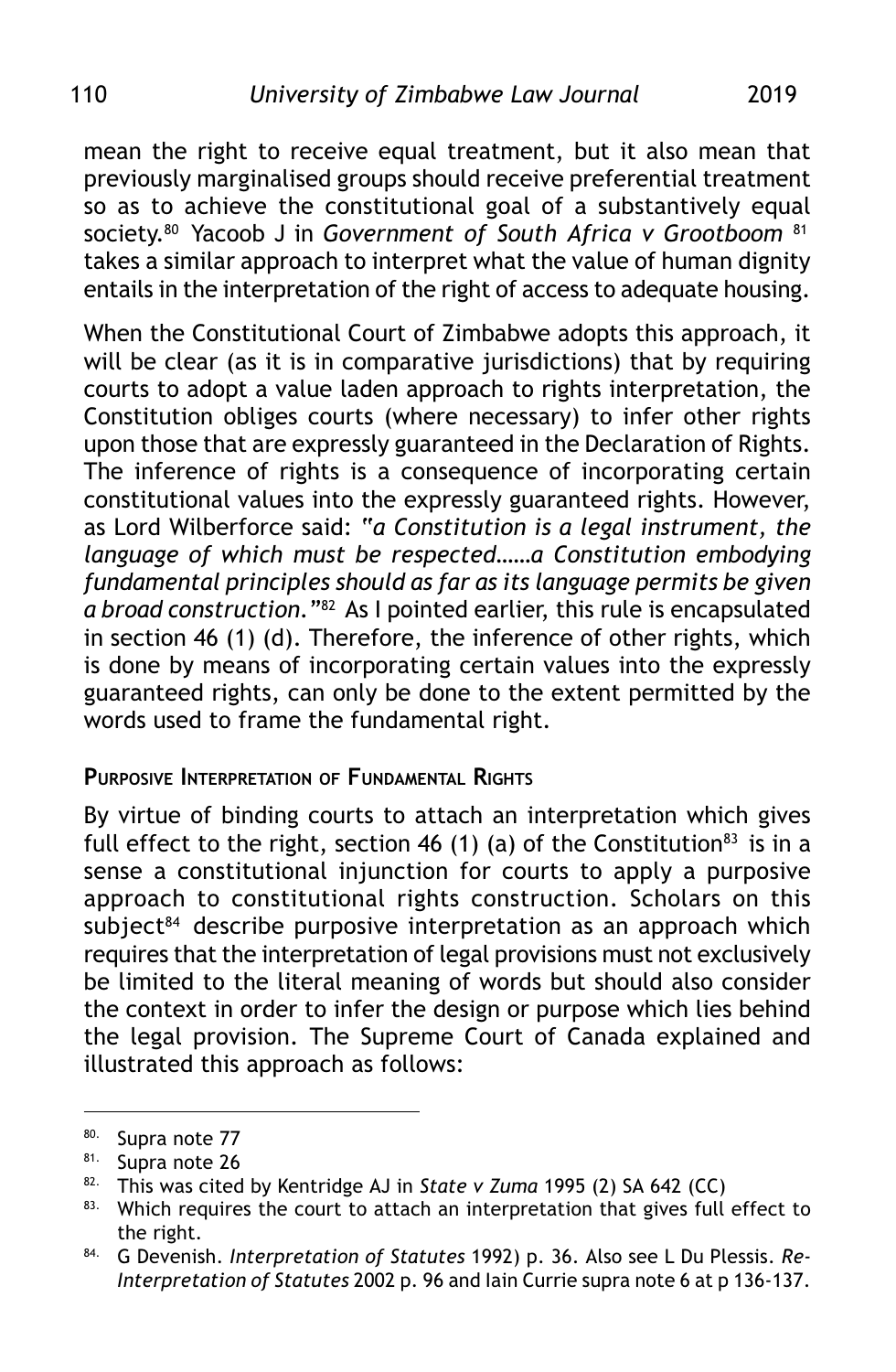The meaning of a right or freedom guaranteed by the Charter [must] be ascertained by an analysis of the purpose of such a guarantee; it [must] be understood, in other words, in the light of the interests it was meant to protect. In my view…the purpose of the right or freedom in question is to be sought by reference to; the character and larger objects of the Charter [and] the language chosen to articulate the specific rights or freedom, to the historical origins of the concepts enshrined, and where applicable, to the meaning and purpose of the other specific rights and freedoms with which it is associated within the text of the Charter.85

Thus, purposive interpretation is an approach which requires the court to go beyond the grammatical construction of the right and ascertain the purpose of the fundamental right in question. This approach has been cited with approval by the Constitutional Court of Zimbabwe, 86 which means that there can never be any doubt that section 46 (1) (a) embodies a purposive approach to constitutional construction. The Constitutional Court of Zimbabwe has even provided guidelines relating to the steps which must be taken when applying this approach. It has thus suggested that the purposive approach should be considered only if limiting the interpretation to the literal meaning of the right would produce an absurd meaning-87 an unreasonable interpretation which (for instance) undermines the object of the Constitution.

However, what remains unclear is how the court should ascertain the purpose of the right in the event that a literal meaning would produce an absurd interpretation. If this is not clarified, then the purposive approach remains vulnerable to abuse. It becomes a license for judges to replace the law with their own opinions clothed as 'the purpose of the Constitution'. As I argue elsewhere<sup>88</sup>, the Constitutional Court's ruling in *Justice Mavedzenge v Minister of Justice*89 is a practical example of how the purposive approach can be misused if there is no clarity about how the judge should ascertain the purpose of the right.

Some scholars<sup>90</sup> have observed that the purpose of a legal provision can be ascertained from documents which describe the background

<sup>85.</sup> R v Big M Drug Mart Ltd 1985 18 DLR (4th) 321 para 395-396

<sup>86.</sup> See Zimbabwe Electoral Commission v Commissioner General, ZRP (2014) ZWCC 3, para 8. Also see Justice Alfred Mavedzenge v Minister of Justice, legal and parliamentary affairs CCZ 05-18 at page 9

<sup>87.</sup> Ibid, *Zimbabwe Electoral Commission v Commissioner General, ZRP* at para 8

<sup>88.</sup> Supra note 11

 $89.$  Supra note 85<br> $89.$  Sunra note 7.

Supra note 7, Iain Currie at p. 141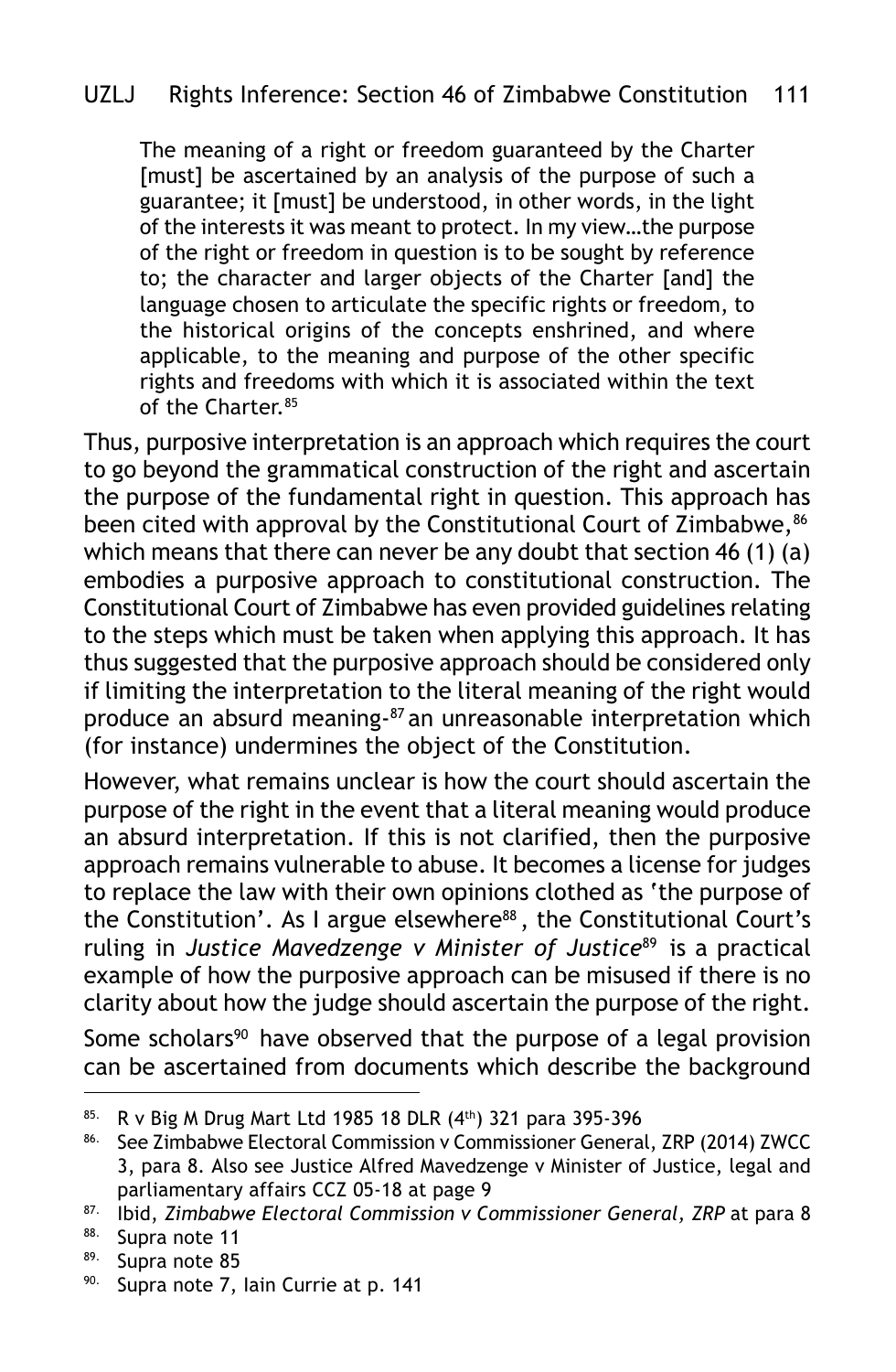leading to the drafting of the provision. Reliance on '*travaux preparatoires*' is allowed in international law.91 This may be a useful strategy only if those documents and their authenticity can be ascertained, which is rarely the case.<sup>92</sup>

Reference can also be made to the historical context in order to identify the purpose of the right.<sup>93</sup> Here the assumption is that the constitutional right seeks to prevent certain things that happened in the past from happening again in the future, $94$  or that the constitutional right is guaranteed in order to consolidate certain gains that were made in the past. Unfortunately, historical facts and events are usually a highly contested and disputed terrain to the extent that it is usually impossible to ascertain the truth or veracity of certain historical claims.

Textual context can also be useful when ascertaining the purpose of the right.<sup>95</sup> This is the idea that the purpose of the right should be ascertained by taking into account relevant provisions in the Constitution and their historical origins. For instance, Iain Currie and Johan De Wall<sup>96</sup> suggest that "*purposive interpretation is aimed at teasing out the core values that underpin*" the right. This view seems to be based on the assumption that every right is guaranteed in order to protect a certain value, and therefore, the best way of identifying the purpose is to ask the question: what value does the right seek to protect or advance? To a great extent, this assumption is true and can be the most useful way of identifying the purpose of the right because, a Constitution should be read holistically.<sup>97</sup>

The Constitution of Zimbabwe provides for a list of values and principles under section 3. It declares that Zimbabwe is founded on respect for those values and principles. It further provides for a Declaration of Rights which, in terms of section 46 (1) (b) must be interpreted in a manner that upholds and promotes the values enshrined in section 3. Therefore, section 46 (1) (b) of the Constitution makes it abundantly

<sup>91.</sup> See Article 32 of the Vienna Convention on the Law of Treaties (1969)

<sup>92.</sup> Supra note 59 at para 17-18

<sup>93.</sup> See *Brink v Kitshoff* 1996 (4) SA 197 (CC) at para 40 for an example of how historical context was taken into account to ascertain the purpose of equality as both a constitutional value and a right.

<sup>94.</sup> Supra note 39, *S* v *Mhlungu* at para 8

<sup>95.</sup> Supra note 7, Iain Currie at p. 143

<sup>96.</sup> Ibid at p.136-137

<sup>97.</sup> Ibid at 143-144, for a detailed discussion on this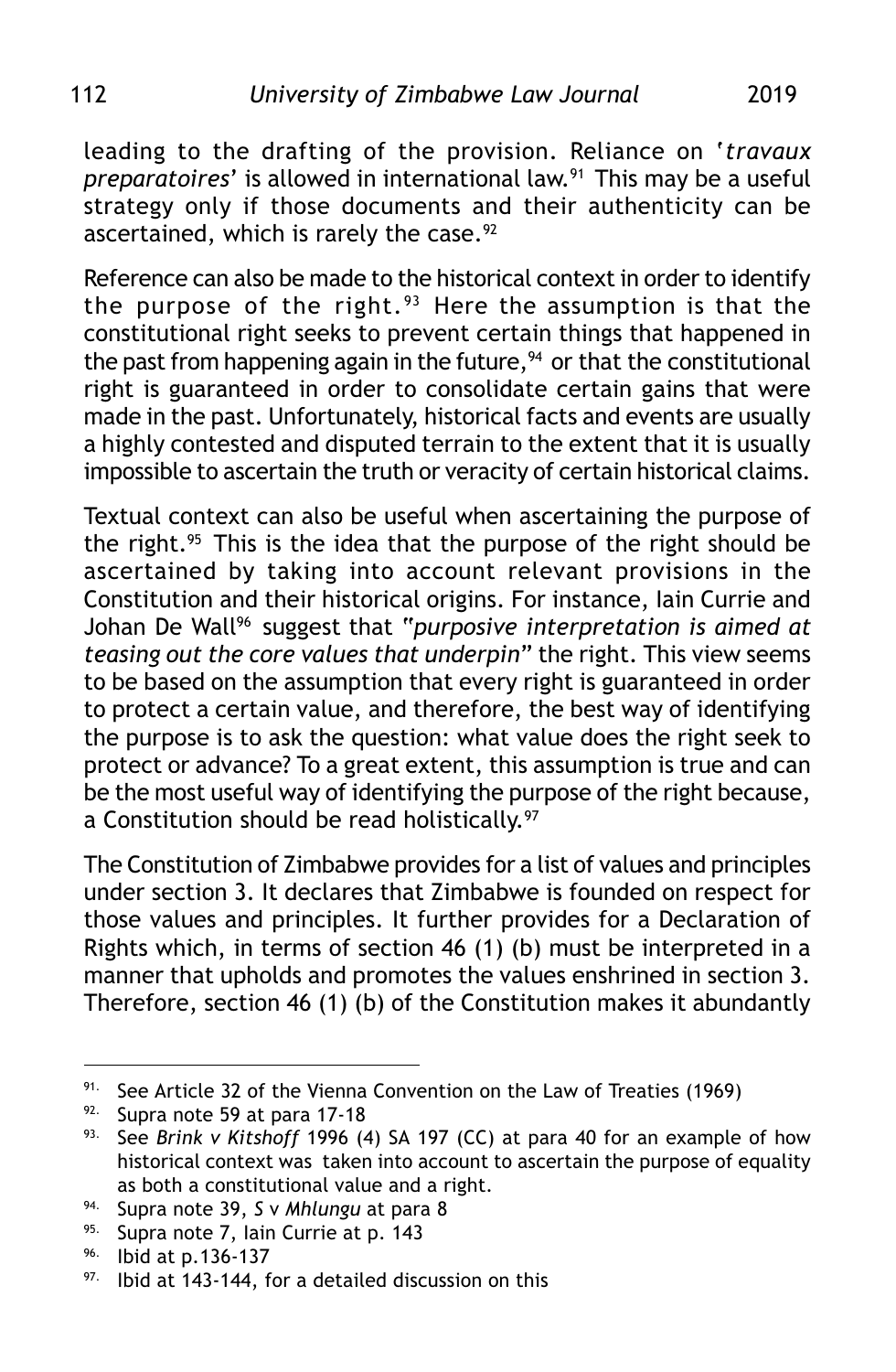apparent that there is a correlation between section 3 of the Constitution and the Declaration of Rights apparent. The correlation is that the rights and freedoms guaranteed in the Declaration of Rights are primarily<sup>98</sup> meant to serve and protect the values that are enshrined in section 3 of the Constitution. Therefore, section 3 forms the textual context which should be considered by the court in order to ascertain the purpose of the right. By this I am not arguing that the court should not consider context outside of section 3. Rather, the argument is that constitutional values in section 3 should be the primary reference point when the court is ascertaining the purpose of the right. The courts can proceed to consider context outside of section 3<sup>99</sup> if an inquiry focused on section 3 has failed to produce a clear answer regarding the value or principle which the right seeks to protect. Such an approach creates certainty regarding how courts should identify the purpose for which a right has been guaranteed. It shields the constitution from being replaced by the judges' own personal or collective opinion-sometimes based on their own preferred version of history-which is then presented as the true purpose of the right.

Thus, the purposive approach is a necessity and must be anchored on the constitutional provisions (especially the values). By instructing courts to adopt a purposive approach to rights interpretation, section 46 (1) (a) of the Constitution requires that, where it is necessary to protect the purpose of the right, certain rights should be inferred upon those that are expressly guaranteed in the Declaration of Rights. For instance, if the right to life is interpreted by taking section 3 (1) (e) of the Constitution into account as the primary textual context, then the purpose for guaranteeing the right to life is to ensure that the "*inherent dignity and worth of each human being*"100 is respected at all times. This would then mean that the right to life implies other rights such as the right to access adequate housing because human dignity cannot be protected without ensuring that individuals and their families have access to adequate housing. In that sense, the purpose for guaranteeing he right to human dignity would not be

 $98.$  There are numerous interests to be served, including the constitutional objectives in Chapter two of the Constitution, but the primary here I suggest that the primary interests are the constitutional values

 $99.$  For example, reference should also be made to the objectives set out in Chapter Two of the Constitution as required by section 46 (1)(d)

<sup>&</sup>lt;sup>100.</sup> See section 3 of the Constitution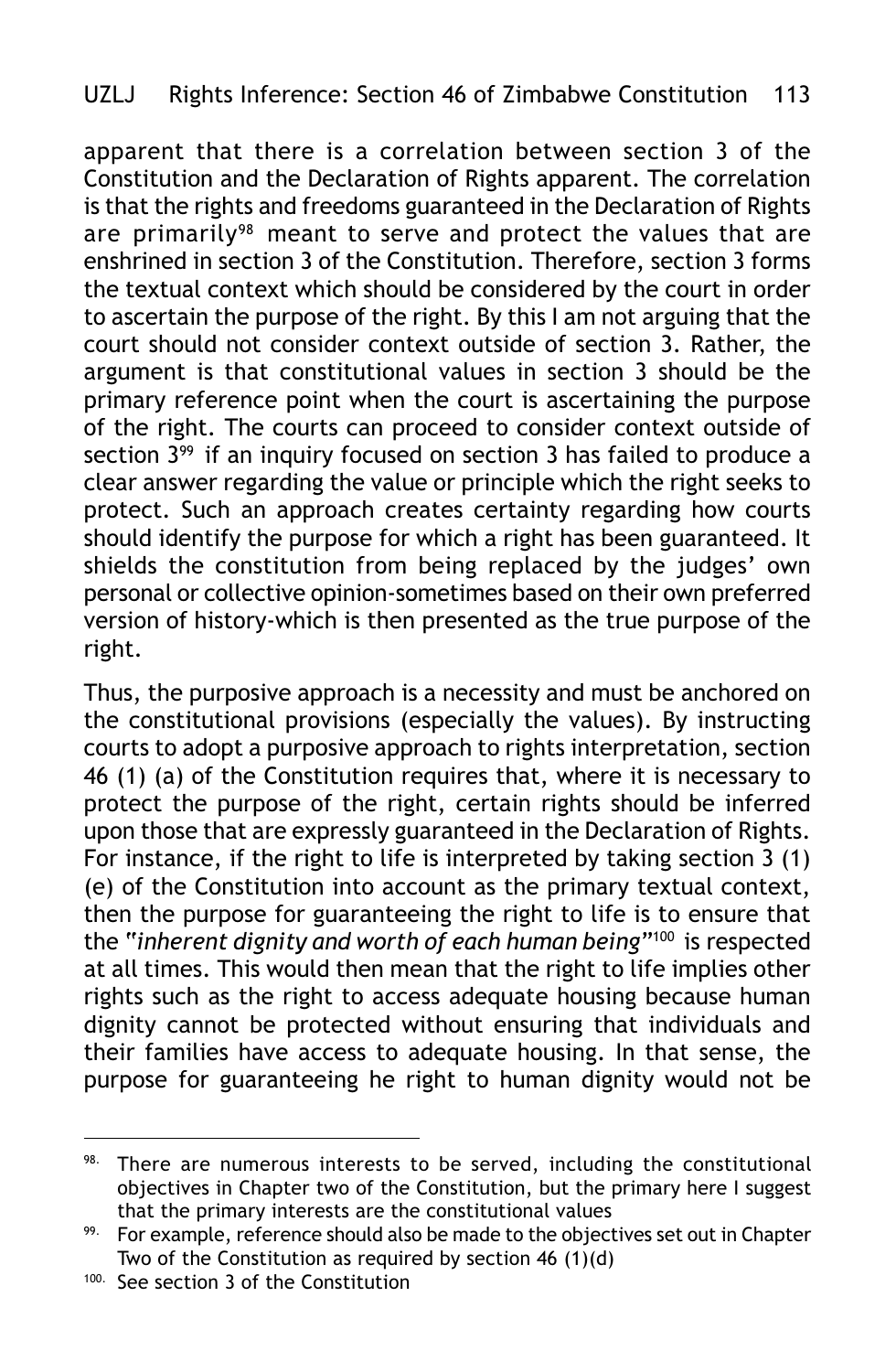achieved if the right to access adequate housing is not inferred upon the right to life. Put differently, the right to life cannot be enforced effectively, as required by section 46 (1) (a) if it is interpreted without inferring upon it certain other rights which guarantee people access to basic amenities that are necessary for the protection of human dignity.

The above approach may be criticized by some as a conflation of section 46 (1) (a), which requires rights to be given full effect, and subsection (b) which requires courts to uphold constitutional values when interpreting these rights. There is no conflation because the two subsections (a) and (b) have a common purpose-which is to ensure that constitutional rights are interpreted in a manner which does not render them to be illusory and mere paper tigers. Whereas subsection (a) requires rights to be given full effect, subsection (b) provides the means through which how rights can be given full effect. The means is to interpret them in a manner that protects the values which underpin those values. In that sense, the protection of the constitutional values is either the purpose for which the right was guaranteed or the constitutional values function as signposts for identifying the purpose served by the right. Thus, section 46 (1) (b) is a means to achieve that which is required by subsection (a). In that sense, the purposive approach to interpretation is itself a value laded approach to rights construction and therefore section 46 (a) and (b) must be interpreted together and holistically. Thus, the two are like a bow and arrow which must be applied together in order to give rights teeth and meaning.

#### **CONCLUSION**

The rules of constitutional interpretation that are provided for in section 46 (1) (a) and (b) of the Constitution have their conceptual roots in certain theories of constitutional construction, namely: the rights indivisibility and interdependence theory, the doctrine of a living constitution, the value based and purposive approach. These theories are underpinned by a common objective-which is to facilitate the interpretation of rights in a manner that promotes their effective realization. When applied properly they will inevitably result in certain rights being inferred upon the Declaration of Rights. Thus, section 46 (1) (a) and (b) is can be an effective pathway for reading in rights which the Constitution is silent on, yet the enjoyment of those rights is a precondition for the realization of the rights and the vision that is expressly guaranteed or expressed in the Constitution. However, for